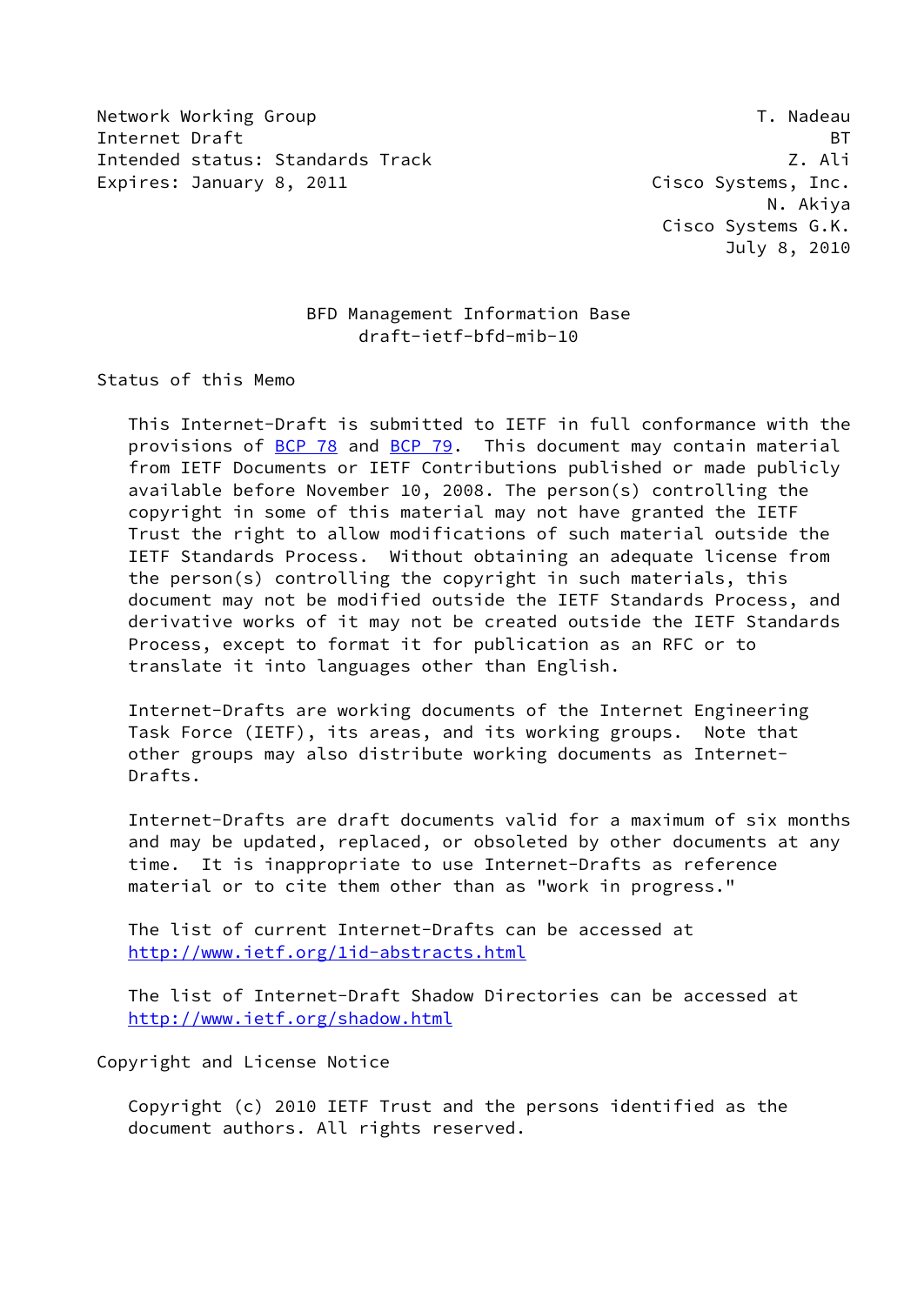## Internet-Draft BFD MIB 3010

This document is subject to **[BCP 78](https://datatracker.ietf.org/doc/pdf/bcp78)** and the IETF Trust's Legal Provisions Relating to IETF Documents [\(http://trustee.ietf.org/license-info](http://trustee.ietf.org/license-info)) in effect on the date of publication of this document. Please review these documents carefully, as they describe your rights and restrictions with respect to this document. Code Components extracted from this document must include Simplified BSD License text as described in Section 4.e of the **Trust Legal Provisions** and are provided without warranty as described in the Simplified BSD License.

## Abstract

 This draft defines a portion of the Management Information Base (MIB) for use with network management protocols in the Internet community. In particular, it describes managed objects for modeling Bidirectional Forwarding Detection (BFD) protocol.

## Table of Contents

| Requirements notation $\ldots \ldots \ldots \ldots \ldots \ldots$                             |  |
|-----------------------------------------------------------------------------------------------|--|
| The Internet-Standard Management Framework 3<br>2.                                            |  |
| 3.                                                                                            |  |
| $\overline{4}$ .                                                                              |  |
| $\frac{5}{2}$ . Brief Description of MIB Objects 3                                            |  |
| 5.1.                                                                                          |  |
| 5.2. Session Table (bfdSessionTable) $\frac{4}{5}$                                            |  |
| 5.3. Session Performance Table (bfdSessionPerfTable) 4                                        |  |
| 5.4. BFD Session Discriminator Mapping Table                                                  |  |
| (bfdSessDiscMapTable) $\frac{4}{5}$                                                           |  |
| 5.5. BFD Session IP Mapping Table (bfdSessIpMapTable) $\cdots$ $\cdots$ 4                     |  |
| <u>6</u> .                                                                                    |  |
| Security Considerations $\ldots \ldots \ldots \ldots \ldots \ldots \ldots \frac{31}{2}$<br>7. |  |
| 8.                                                                                            |  |
| 9.                                                                                            |  |
| 9.1.                                                                                          |  |
| 9.2. Informative References 34                                                                |  |
| Appendix A. Acknowledgments 34                                                                |  |
|                                                                                               |  |

#### <span id="page-1-0"></span>[1](#page-1-0). Requirements notation

The key words "MUST", "MUST NOT", "REQUIRED", "SHALL", "SHALL NOT",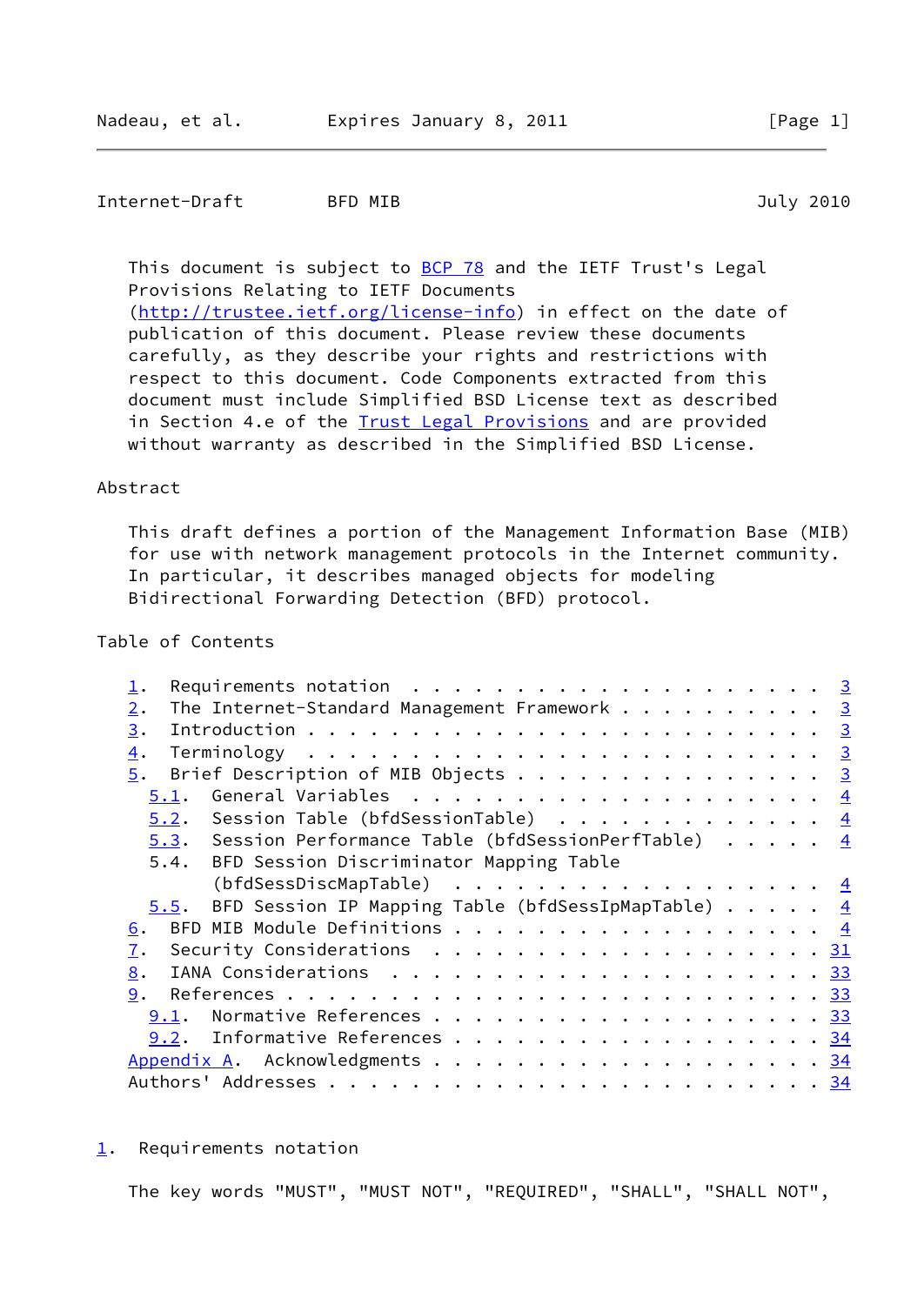"SHOULD", "SHOULD NOT", "RECOMMENDED", "MAY", and "OPTIONAL" in this document are to be interpreted as described in [\[RFC2119](https://datatracker.ietf.org/doc/pdf/rfc2119)].

<span id="page-2-1"></span>[2](#page-2-1). The Internet-Standard Management Framework

| Nadeau, et al. | Expires January 8, 2011 | [Page 2] |
|----------------|-------------------------|----------|
|----------------|-------------------------|----------|

<span id="page-2-0"></span>Internet-Draft BFD MIB July 2010

 For a detailed overview of the documents that describe the current Internet-Standard Management Framework, please refer to [section](https://datatracker.ietf.org/doc/pdf/rfc3410#section-7) 7 of  [\[RFC3410\]](https://datatracker.ietf.org/doc/pdf/rfc3410#section-7).

 Managed objects are accessed via a virtual information store, termed the Management Information Base or MIB. MIB objects are generally accessed through the Simple Network Management Protocol (SNMP). Objects in the MIB are defined using the mechanisms defined in the Structure of Management Information (SMI). This memo specifies a MIB module that is compliant to the SMIv2, which is described in STD 58, [\[RFC2578](https://datatracker.ietf.org/doc/pdf/rfc2578)], STD 58, [[RFC2579\]](https://datatracker.ietf.org/doc/pdf/rfc2579) and STD 58, [\[RFC2580](https://datatracker.ietf.org/doc/pdf/rfc2580)].

## <span id="page-2-2"></span>[3](#page-2-2). Introduction

 This memo defines an portion of the Management Information Base (MIB) for use with network management protocols in the Internet community. In particular, it describes managed objects to configure and/or monitor Bi-Directional Forwarding Detection for [\[BFD](#page-37-3)], [\[BFD-1HOP](#page-37-4)] and [\[BFD-MH](#page-37-5)], BFD versions 0 and/or 1, on devices supporting this feature.

 Comments should be made directly to the BFD mailing list at rtg-bfd@ietf.org.

## <span id="page-2-3"></span>[4](#page-2-3). Terminology

 This document adopts the definitions, acronyms and mechanisms described in [\[BFD](#page-37-3)], [\[BFD-1HOP](#page-37-4)] and [[BFD-MH](#page-37-5)]. Unless otherwise stated, the mechanisms described therein will not be re-described here.

## <span id="page-2-4"></span>[5](#page-2-4). Brief Description of MIB Objects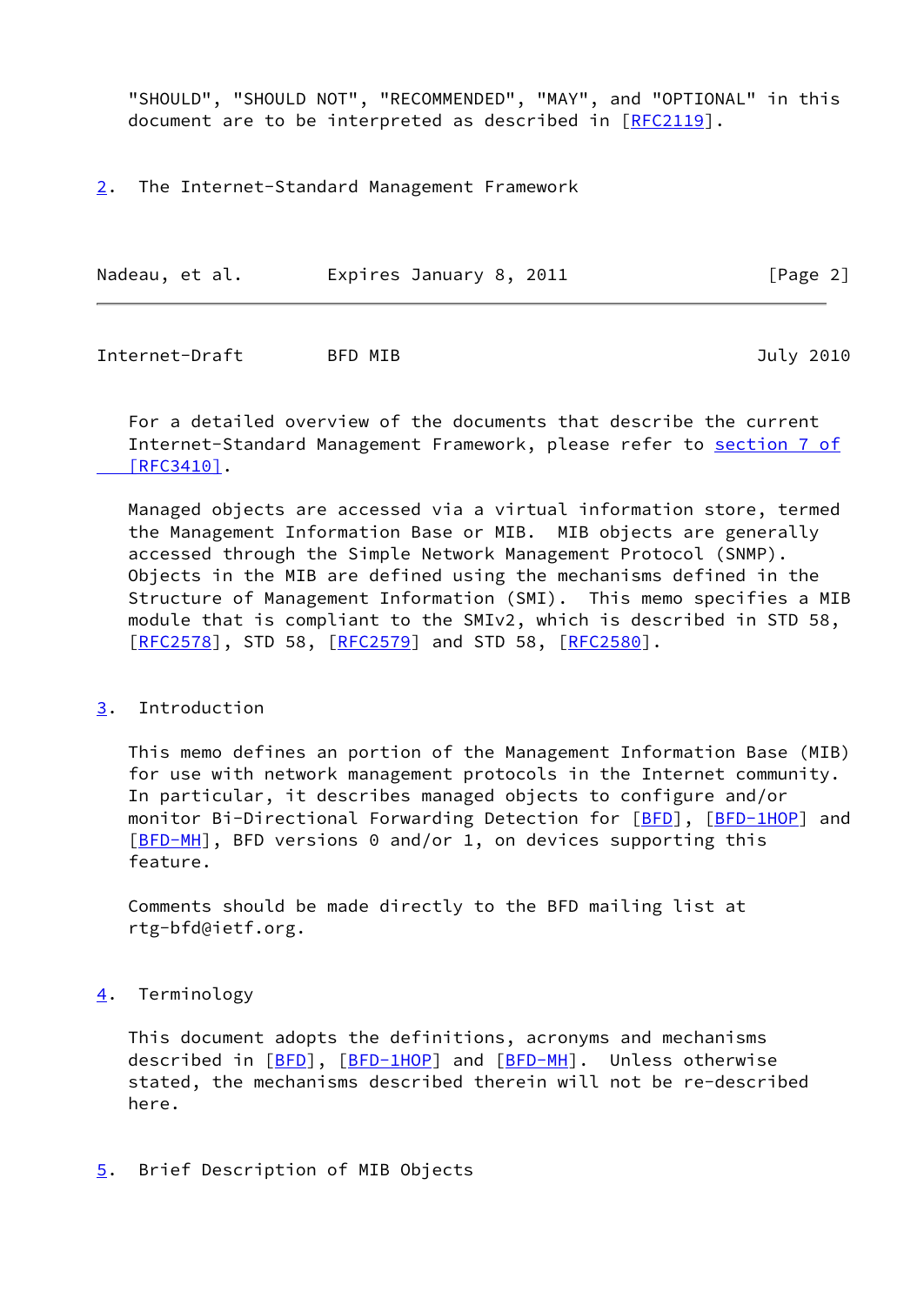This section describes objects pertaining to BFD. The MIB objects are derived from [\[BFD](#page-37-3)] and [[BFD-MH](#page-37-5)].

<span id="page-3-0"></span>[5.1](#page-3-0). General Variables

 The General Variables are used to identify parameters that are global to the BFD process.

<span id="page-3-2"></span>[5.2](#page-3-2). Session Table (bfdSessionTable)

 The session table is used to identify a BFD session between a pair of nodes.

| Nadeau, et al. | Expires January 8, 2011 | [Page 3] |
|----------------|-------------------------|----------|
|                |                         |          |

<span id="page-3-1"></span>Internet-Draft BFD MIB 3010

<span id="page-3-3"></span>[5.3](#page-3-3). Session Performance Table (bfdSessionPerfTable)

 The session performance table is used for collecting BFD performance counters on a per session basis. This table is an AUGMENT to the bfdSessionTable.

<span id="page-3-6"></span>[5.4](#page-3-6). BFD Session Discriminator Mapping Table (bfdSessDiscMapTable)

 The BFD Session Discriminator Mapping Table maps a local discriminator value to associated BFD session's BfdSessIndexTC used in the bfdSessionTable.

<span id="page-3-4"></span>[5.5](#page-3-4). BFD Session IP Mapping Table (bfdSessIpMapTable)

 The BFD Session IP Mapping Table maps, given bfdSessInterface, bfdSessSrcAddrType, bfdSessSrcAddr, bfdSessDstAddrType, and bfdSessDstAddr, to an associated BFD session's BfdSessIndexTC used in the bfdSessionTable. This table SHOULD contains those BFD sessions that are of IP type.

<span id="page-3-5"></span>[6](#page-3-5). BFD MIB Module Definitions

 This MIB module makes references to the following documents. [\[RFC2579](https://datatracker.ietf.org/doc/pdf/rfc2579)], [[RFC2580\]](https://datatracker.ietf.org/doc/pdf/rfc2580), [[RFC2863](https://datatracker.ietf.org/doc/pdf/rfc2863)], [\[RFC4001](https://datatracker.ietf.org/doc/pdf/rfc4001)], and [\[RFC3413](https://datatracker.ietf.org/doc/pdf/rfc3413)].

BFD-STD-MIB DEFINITIONS ::= BEGIN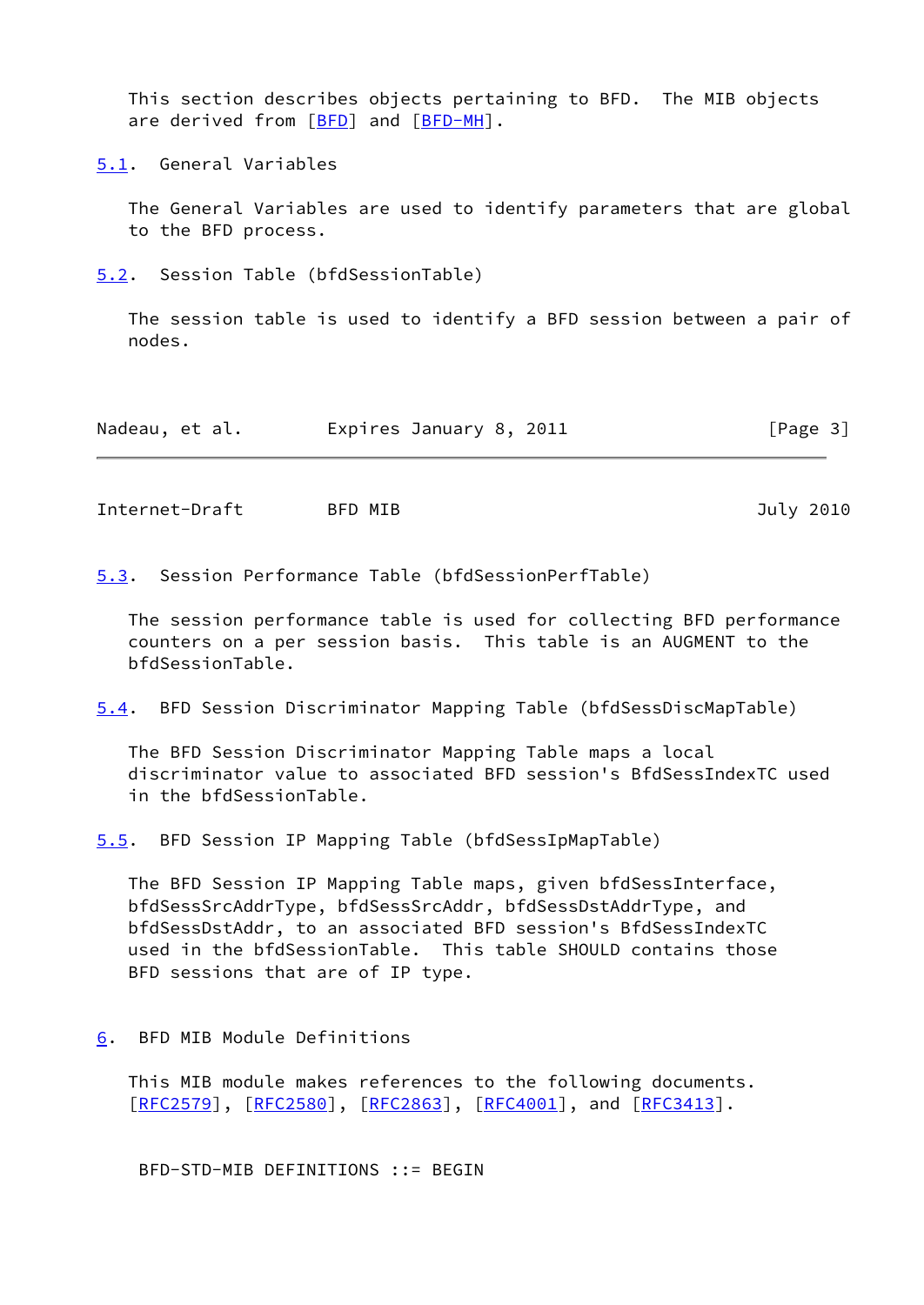IMPORTS MODULE-IDENTITY, OBJECT-TYPE, NOTIFICATION-TYPE, mib-2, Integer32, Unsigned32, Counter32, Counter64 FROM SNMPv2-SMI TruthValue, RowStatus, StorageType, TimeStamp FROM SNMPv2-TC MODULE-COMPLIANCE, OBJECT-GROUP, NOTIFICATION-GROUP FROM SNMPv2-CONF InterfaceIndexOrZero FROM IF-MIB InetAddress, InetAddressType, InetPortNumber FROM INET-ADDRESS-MIB BfdSessIndexTC, BfdIntervalTC, BfdMultiplierTC, BfdDiagTC, BfdSessTypeTC, BfdSessOperModeTC, BfdCtrlDestPortNumberTC, BfdCtrlSourcePortNumberTC, BfdSessStateTC, Nadeau, et al. Expires January 8, 2011 [Page 4] Internet-Draft BFD MIB 3010 BfdSessAuthenticationTypeTC, BfdSessionAuthenticationKeyTC FROM BFD-TC-STD-MIB; bfdMib MODULE-IDENTITY LAST-UPDATED "201007081200Z" -- 8 July 2010 12:00:00 EST ORGANIZATION "IETF Bidirectional Forwarding Detection Working Group" CONTACT-INFO "Thomas D. Nadeau **BT**  Email: tnadeau@lucidvision.com Zafar Ali Cisco Systems, Inc. Email: zali@cisco.com Nobo Akiya Cisco Systems, G.K. Email: nobo@cisco.com" DESCRIPTION "Bidirectional Forwarding Management Information Base." REVISION "201007081200Z" -- 8 July 2010 12:00:00 EST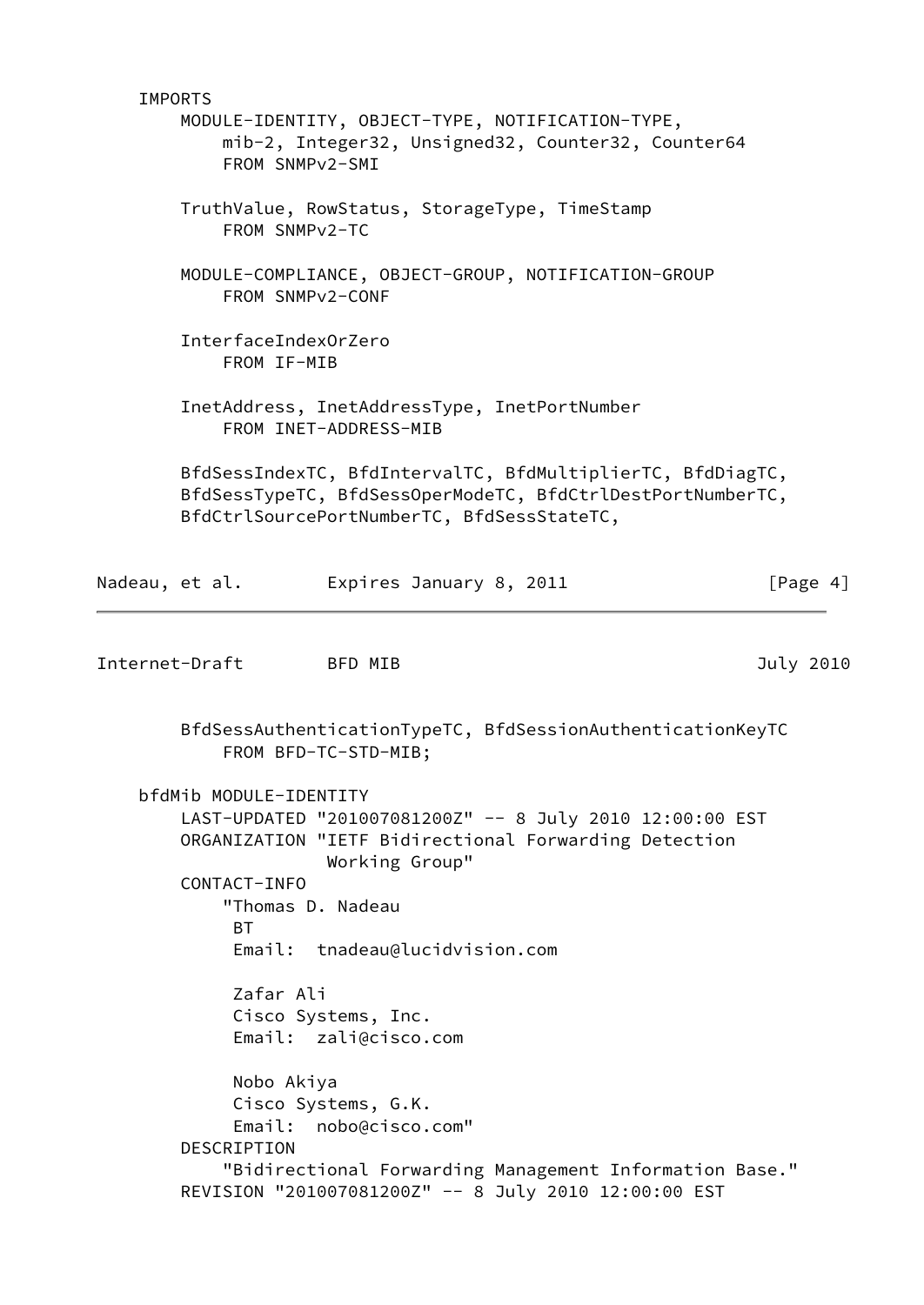DESCRIPTION "Initial version. Published as RFC xxxx." -- RFC Ed.: RFC-editor pls fill in xxxx ::= { mib-2 XXX } -- RFC Ed.: assigned by IANA, see section 7.1 for details -- Top level components of this MIB module. bfdNotifications OBJECT IDENTIFIER ::= { bfdMIB 0 } bfdObjects OBJECT IDENTIFIER ::= { bfdMIB 1 } bfdConformance OBJECT IDENTIFIER ::= { bfdMIB 2 } bfdScalarObjects OBJECT IDENTIFIER ::= { bfdObjects 1 } -- BFD General Variables -- These parameters apply globally to the Systems' -- BFD Process. bfdAdminStatus OBJECT-TYPE SYNTAX INTEGER { enabled(1), disabled(2) } MAX-ACCESS read-write Nadeau, et al. Expires January 8, 2011 [Page 5] Internet-Draft BFD MIB 3010 STATUS current DESCRIPTION "The global administrative status of BFD in this router. The value 'enabled' denotes that the BFD Process is active on at least one interface; 'disabled' disables it on all interfaces." DEFVAL { enabled } ::= { bfdScalarObjects 1 } bfdSessNotificationsEnable OBJECT-TYPE SYNTAX TruthValue MAX-ACCESS read-write STATUS current DESCRIPTION "If this object is set to true(1), then it enables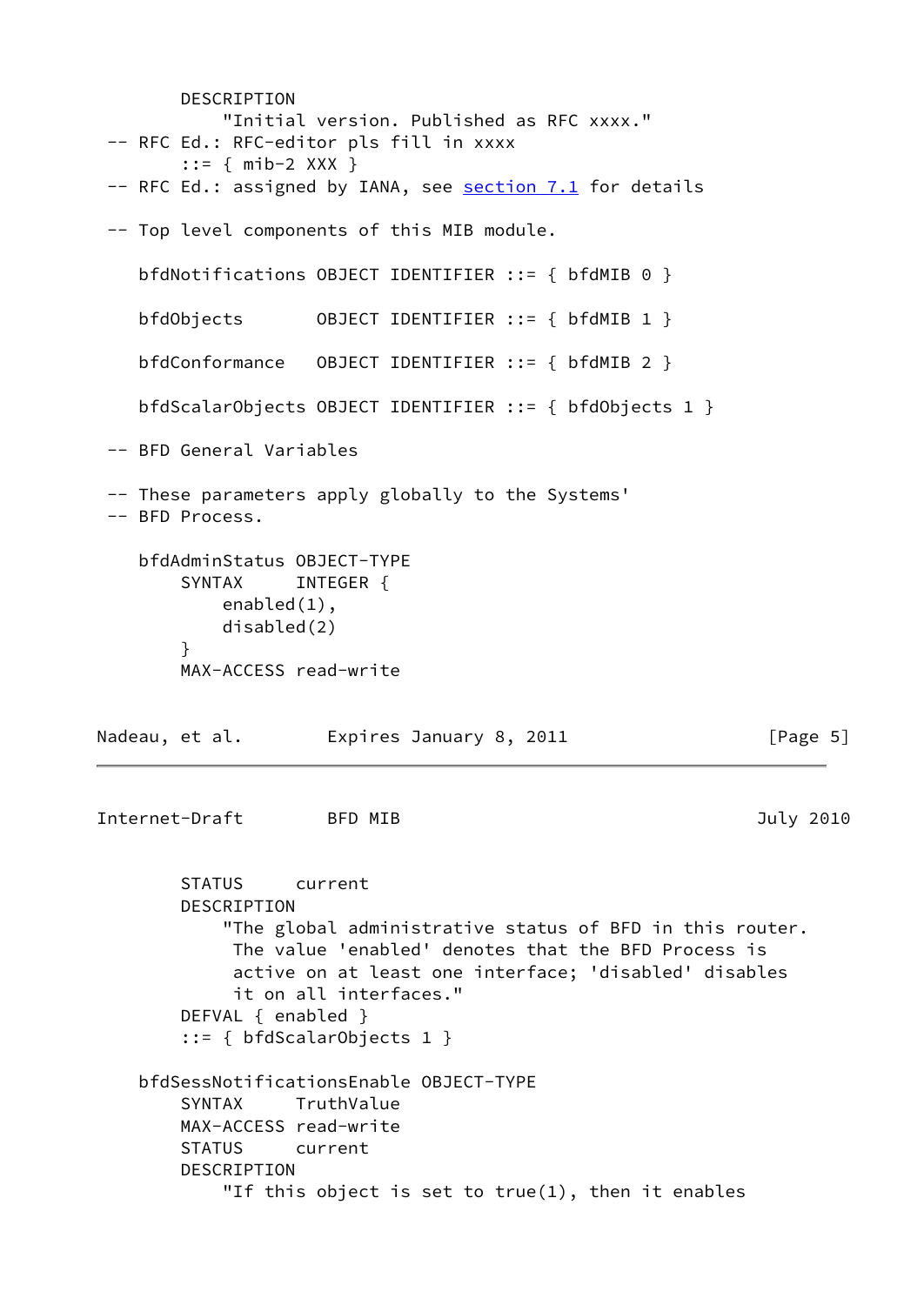```
 the emission of bfdSessUp and bfdSessDown
            notifications; otherwise these notifications are not
            emitted."
       REFERENCE
          RFC3413 for explanation that
            notifications are under the ultimate control of the
            MIB modules in this document."
        DEFVAL { false }
        ::= { bfdScalarObjects 2 }
 -- BFD Session Table
 -- The BFD Session Table specifies BFD session specific
 -- information.
    bfdSessTable OBJECT-TYPE
        SYNTAX SEQUENCE OF BfdSessEntry
        MAX-ACCESS not-accessible
        STATUS current
        DESCRIPTION
           "The BFD Session Table describes the BFD sessions."
        REFERENCE
          (draft-katz-ward-bfd-02.txt) and
           (RFC5880)"
        ::= { bfdObjects 2 }
    bfdSessEntry OBJECT-TYPE
        SYNTAX BfdSessEntry
        MAX-ACCESS not-accessible
        STATUS current
        DESCRIPTION
           "The BFD Session Entry describes BFD session."
        INDEX { bfdSessIndex }
        ::= { bfdSessTable 1 }
Nadeau, et al. 
Expires January 8, 2011

Expires 16, 2011
Internet-Draft BFD MIB 3010
    BfdSessEntry ::= SEQUENCE {
        bfdSessIndex BfdSessIndexTC,
       bfdSessVersionNumber Unsigned32,
       bfdSessType BfdSessTypeTC,
        bfdSessDiscriminator Unsigned32,
        bfdSessRemoteDiscr Unsigned32,
        bfdSessDestinationUdpPort BfdCtrlDestPortNumberTC,
        bfdSessSourceUdpPort BfdCtrlSourcePortNumberTC,
```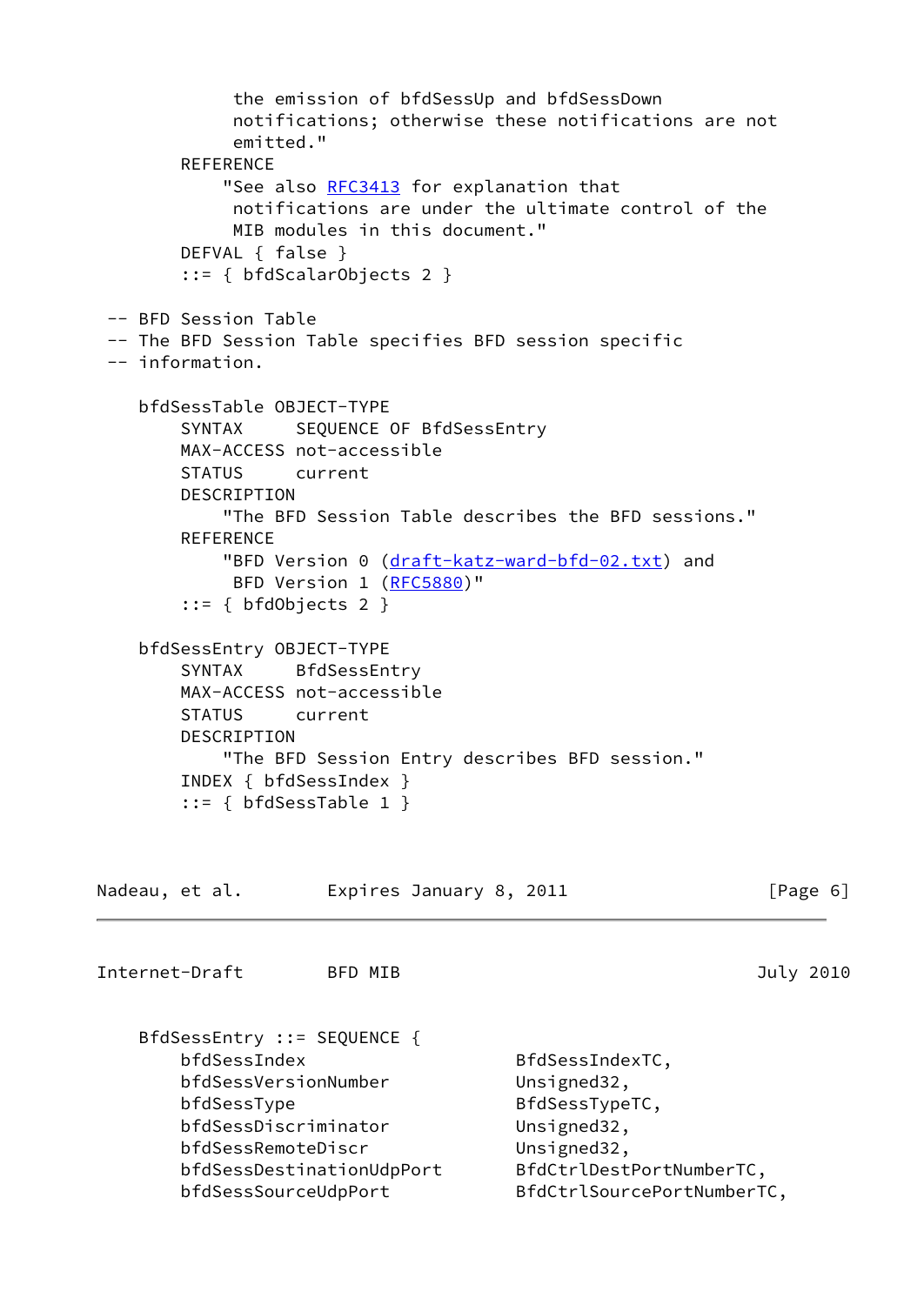bfdSessEchoSourceUdpPort InetPortNumber, bfdSessAdminStatus INTEGER, bfdSessState BfdSessStateTC, bfdSessRemoteHeardFlag TruthValue, bfdSessDiag BfdDiagTC, bfdSessOperMode BfdSessOperModeTC, bfdSessDemandModeDesiredFlag TruthValue, bfdSessControlPlaneIndepFlag TruthValue, bfdSessMultipointFlag TruthValue, bfdSessInterface InterfaceIndexOrZero, bfdSessSrcAddrType InetAddressType, bfdSessSrcAddr InetAddress, bfdSessDstAddrType InetAddressType, bfdSessDstAddr InetAddress, bfdSessGTSM TruthValue, bfdSessGTSMTTL Unsigned32, bfdSessDesiredMinTxInterval BfdIntervalTC, bfdSessReqMinRxInterval BfdIntervalTC, bfdSessReqMinEchoRxInterval BfdIntervalTC, bfdSessDetectMult
BfdMultiplierTC, bfdSessNegotiatedInterval BfdIntervalTC, bfdSessNegotiatedEchoInterval BfdIntervalTC, bfdSessNegotiatedDetectMult BfdMultiplierTC, bfdSessAuthPresFlag TruthValue, bfdSessAuthenticationType BfdSessAuthenticationTypeTC, bfdSessAuthenticationKeyID Integer32, bfdSessAuthenticationKey BfdSessionAuthenticationKeyTC, bfdSessStorType StorageType, bfdSessRowStatus RowStatus } bfdSessIndex OBJECT-TYPE SYNTAX BfdSessIndexTC MAX-ACCESS not-accessible STATUS current DESCRIPTION "This object contains an index used to represent a unique BFD session on this device." ::= { bfdSessEntry 1 } bfdSessVersionNumber OBJECT-TYPE Nadeau, et al. Expires January 8, 2011 [Page 7] Internet-Draft BFD MIB July 2010 SYNTAX Unsigned32 (0..7)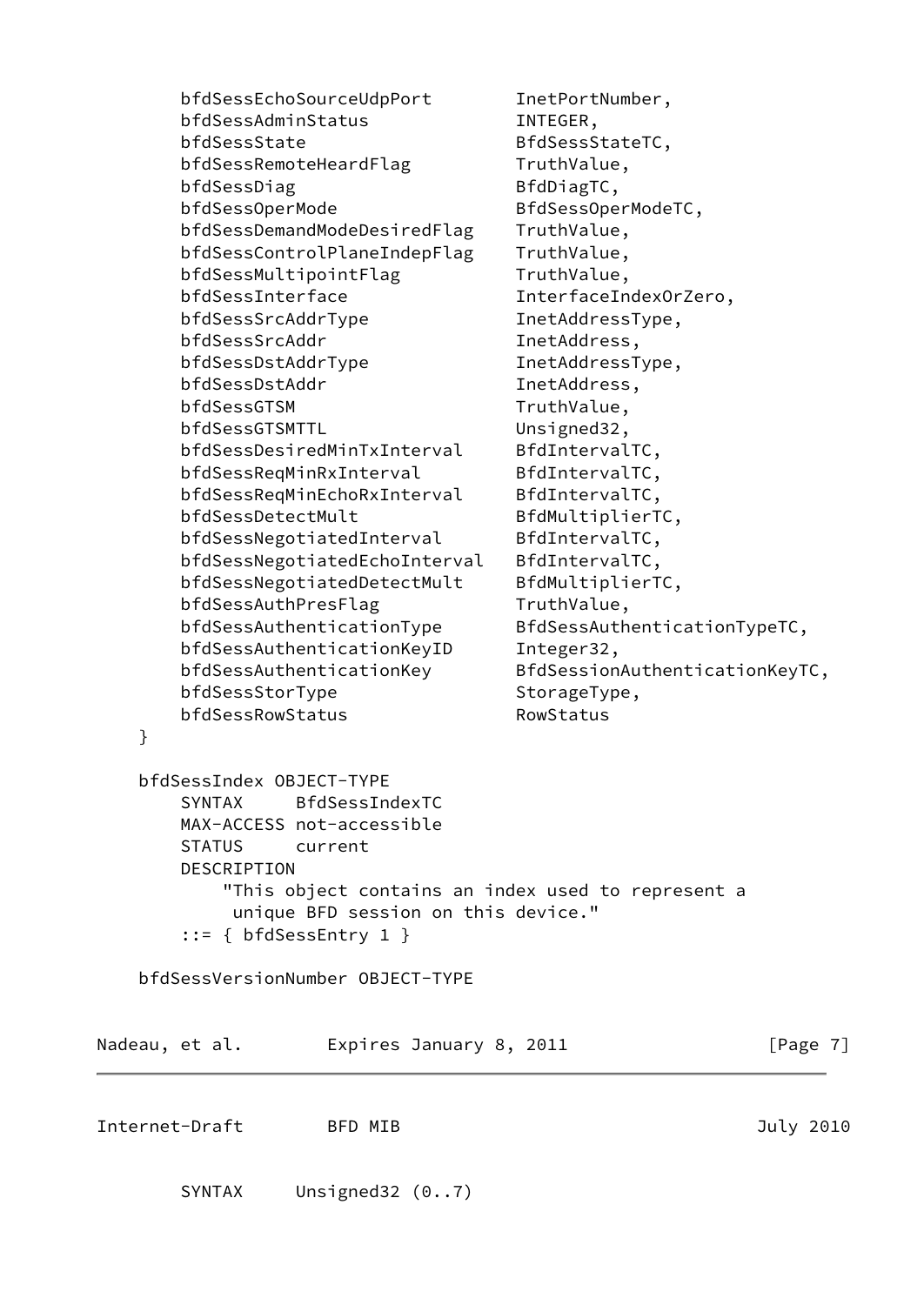```
 MAX-ACCESS read-create
     STATUS current
     DESCRIPTION
         "The version number of the BFD protocol that this session
          is running in. Write access is available for this object
          to provide ability to set desired version for this
          BFD session."
    REFERENCE
        (draft-katz-ward-bfd-02.txt) and
         BFD Version 1 (RFC5880)"
    DEFVAL { 1 }
     ::= { bfdSessEntry 2 }
 bfdSessType OBJECT-TYPE
     SYNTAX BfdSessTypeTC
    MAX-ACCESS read-create
     STATUS current
     DESCRIPTION
         "This object specifies the type of this BFD session."
     ::= { bfdSessEntry 3 }
 bfdSessDiscriminator OBJECT-TYPE
     SYNTAX Unsigned32 (1..4294967295)
    MAX-ACCESS read-only
     STATUS current
     DESCRIPTION
         "This object specifies the local discriminator for this BFD
         session, used to uniquely identify it."
     ::= { bfdSessEntry 4 }
 bfdSessRemoteDiscr OBJECT-TYPE
    SYNTAX Unsigned32 (0 | 1..4294967295)
     MAX-ACCESS read-only
     STATUS current
     DESCRIPTION
         "This object specifies the session discriminator chosen
         by the remote system for this BFD session. The value may
         be zero(0) if the remote discriminator is not yet known
         or if the session is in the down or adminDown(1) state."
     REFERENCE
         "RFC5880, Section 6.8.6"
     ::= { bfdSessEntry 5 }
 bfdSessDestinationUdpPort OBJECT-TYPE
     SYNTAX BfdCtrlDestPortNumberTC
     MAX-ACCESS read-create
     STATUS current
     DESCRIPTION
```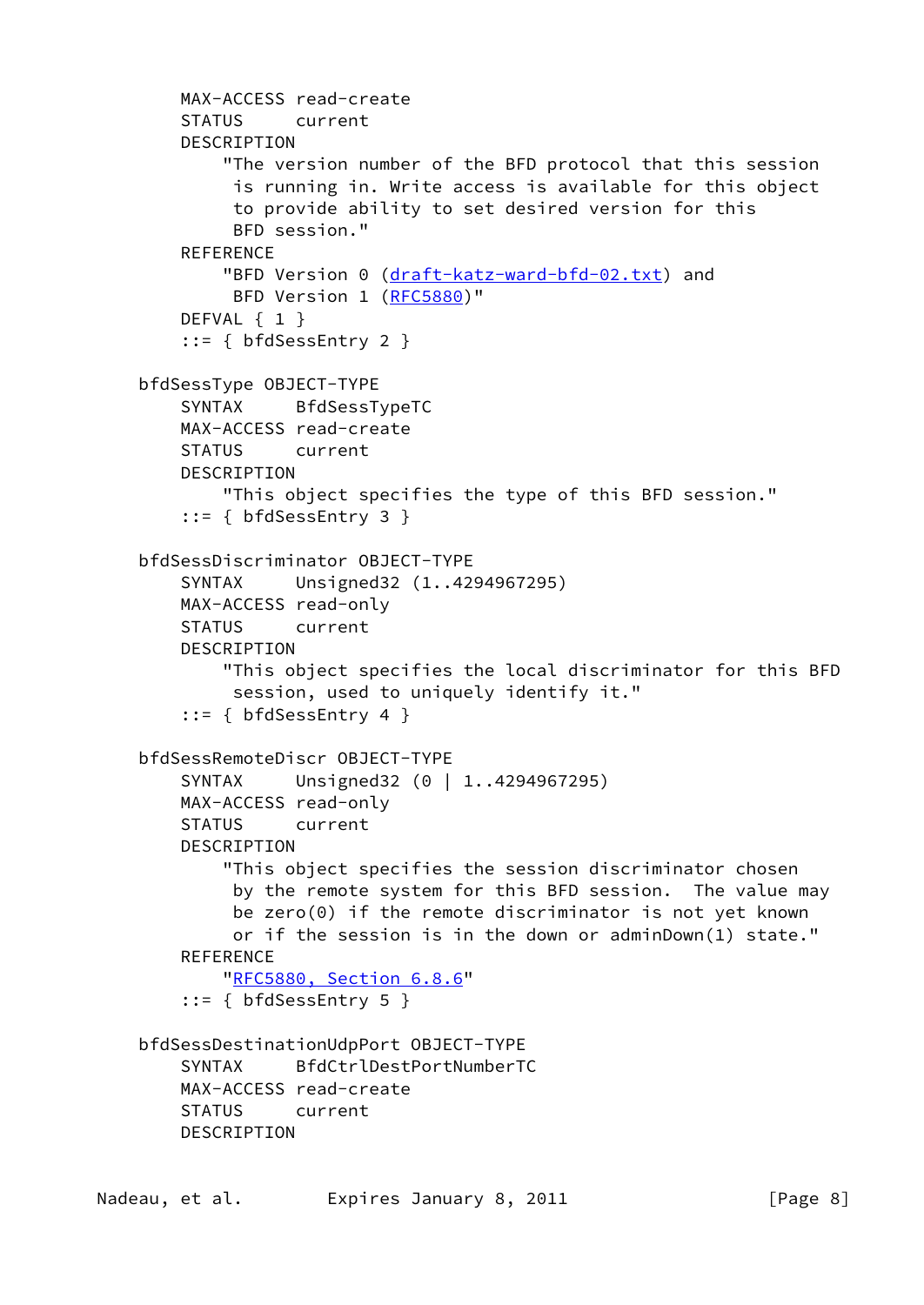```
Internet-Draft BFD MIB July 2010
            "This object specifies the destination UDP port number
             used for this BFD session's control packets. The value
             may be zero(0) if the session is in adminDown(1) state."
       DEFVAL { 0 }
         ::= { bfdSessEntry 6 }
    bfdSessSourceUdpPort OBJECT-TYPE
        SYNTAX BfdCtrlSourcePortNumberTC
        MAX-ACCESS read-create
        STATUS current
        DESCRIPTION
            "This object specifies the source UDP port number used
             for this BFD session's control packets. The value may be
             zero(0) if the session is in adminDown(1) state. Upon
             creation of a new BFD session via this MIB, the value of
             zero(0) specified would permit the implementation to
             chose its own source port number."
       DEFVAL { 0 }
         ::= { bfdSessEntry 7 }
    bfdSessEchoSourceUdpPort OBJECT-TYPE
        SYNTAX InetPortNumber
        MAX-ACCESS read-create
        STATUS current
        DESCRIPTION
            "This object specifies the source UDP port number used for
             this BFD session's echo packets. The value may be zero(0)
             if the session is not running in the echo mode, or the
             session is in adminDown(1) state. Upon creation of a new
             BFD session via this MIB, the value of zero(0) would
             permit the implementation to chose its own source port
             number."
       DEFVAL { 0 }
         ::= { bfdSessEntry 8 }
    bfdSessAdminStatus OBJECT-TYPE
       SYNTAX INTEGER {
                           stop(1),
                            start(2)
 }
        MAX-ACCESS read-create
        STATUS current
        DESCRIPTION
                "A transition from 'stop' to 'start' will start
                 the BFD state machine for the session. The state
                 machine will have an initial state of down.
```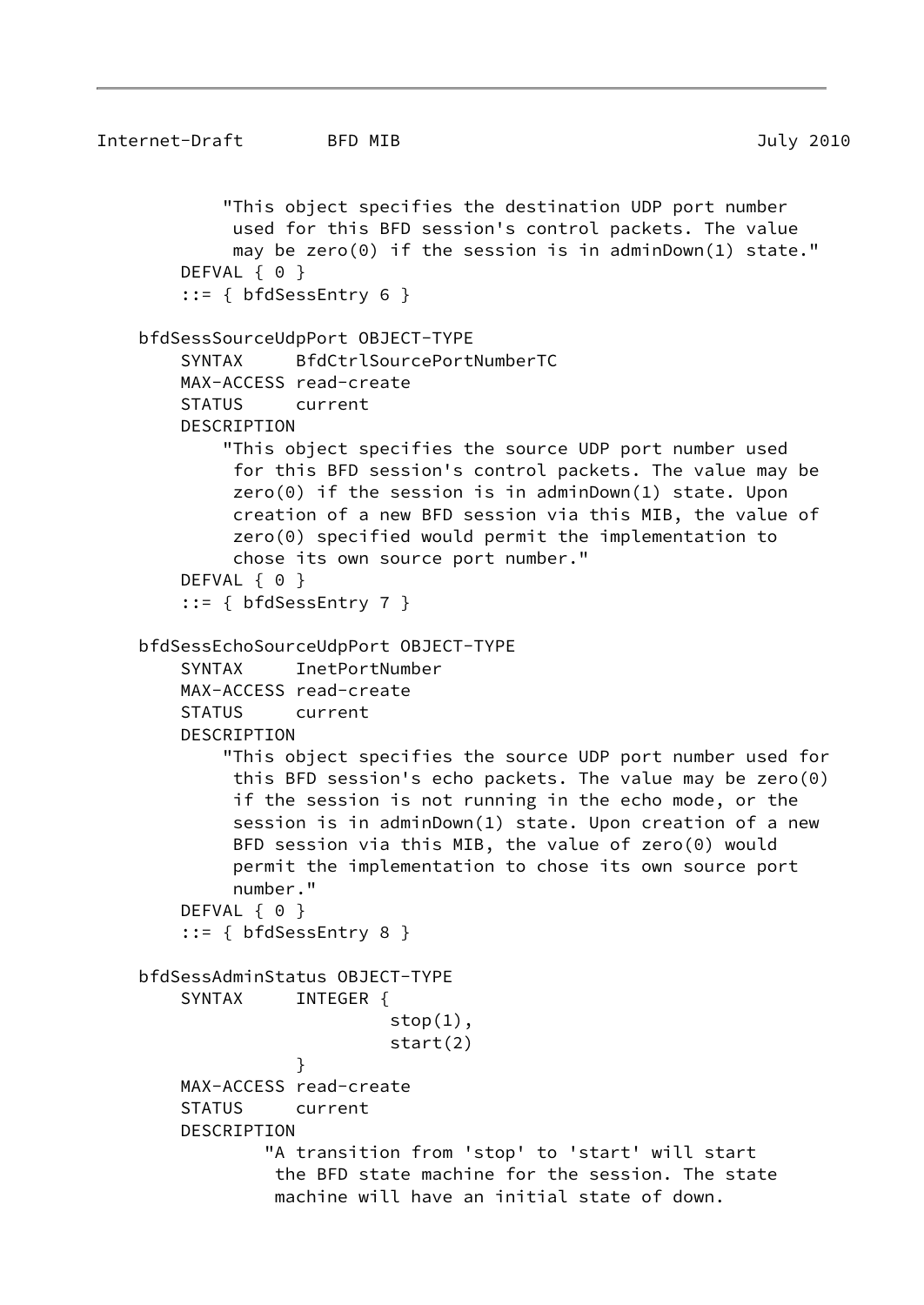A transition from 'start' to 'stop' will cause the BFD sesssion to be brought down to adminDown(1). Care should be used in providing

```
Nadeau, et al. 
Expires January 8, 2011

Fage 9]
```
Internet-Draft BFD MIB 3010

 write access to this object without adequate authentication." DEFVAL { 2 } ::= { bfdSessEntry 9 } bfdSessState OBJECT-TYPE SYNTAX BfdSessStateTC MAX-ACCESS read-only STATUS current DESCRIPTION "BFD session state." DEFVAL { 2 } ::= { bfdSessEntry 10 } bfdSessRemoteHeardFlag OBJECT-TYPE SYNTAX TruthValue MAX-ACCESS read-only STATUS current DESCRIPTION "This object specifies status of BFD packet reception from the remote system. Specifically, it is set to true(1) if the local system is actively receiving BFD packets from the remote system, and is set to false(2) if the local system has not received BFD packets recently (within the detection time) or if the local system is attempting to tear down the BFD session." **REFERENCE** "BFD Version 0 [\(draft-katz-ward-bfd-02.txt\)](https://datatracker.ietf.org/doc/pdf/draft-katz-ward-bfd-02.txt) and BFD Version 1 [\(RFC5880](https://datatracker.ietf.org/doc/pdf/rfc5880))" DEFVAL { false } ::= { bfdSessEntry 11 } bfdSessDiag OBJECT-TYPE SYNTAX BfdDiagTC MAX-ACCESS read-only STATUS current DESCRIPTION "A diagnostic code specifying the local system's reason for the last transition of the session from up(4)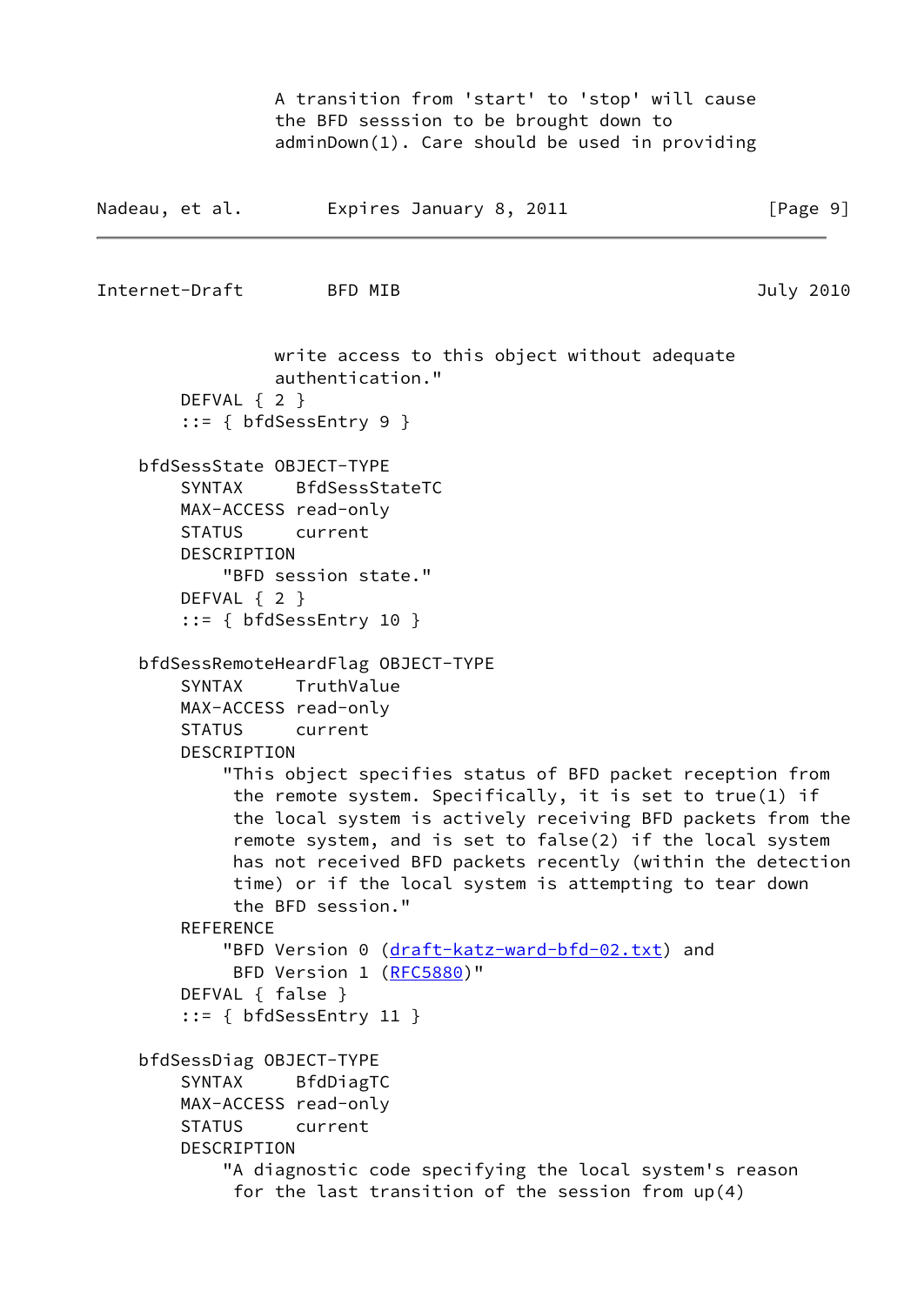```
 to some other state."
       ::= { bfdSessEntry 12 }
    bfdSessOperMode OBJECT-TYPE
        SYNTAX BfdSessOperModeTC
        MAX-ACCESS read-create
        STATUS current
        DESCRIPTION
            "This object specifies current operating mode that BFD
             session is operating in."
Nadeau, et al. Expires January 8, 2011 [Page 10]
Internet-Draft BFD MIB 3010
        ::= { bfdSessEntry 13 }
    bfdSessDemandModeDesiredFlag OBJECT-TYPE
        SYNTAX TruthValue
        MAX-ACCESS read-create
        STATUS current
        DESCRIPTION
            "This object indicates that the local system's
             desire to use Demand mode. Specifically, it is set
             to true(1) if the local system wishes to use
             Demand mode or false(2) if not"
        DEFVAL { false }
        ::= { bfdSessEntry 14 }
    bfdSessControlPlaneIndepFlag OBJECT-TYPE
        SYNTAX TruthValue
        MAX-ACCESS read-create
        STATUS current
        DESCRIPTION
            "This object indicates that the local system's
             ability to continue to function through a disruption of
             the control plane. Specifically, it is set
             to true(1) if the local system BFD implementation is
             independent of the control plane. Otherwise, the
             value is set to false(2)"
        DEFVAL { false }
        ::= { bfdSessEntry 15 }
    bfdSessMultipointFlag OBJECT-TYPE
        SYNTAX TruthValue
        MAX-ACCESS read-create
        STATUS current
```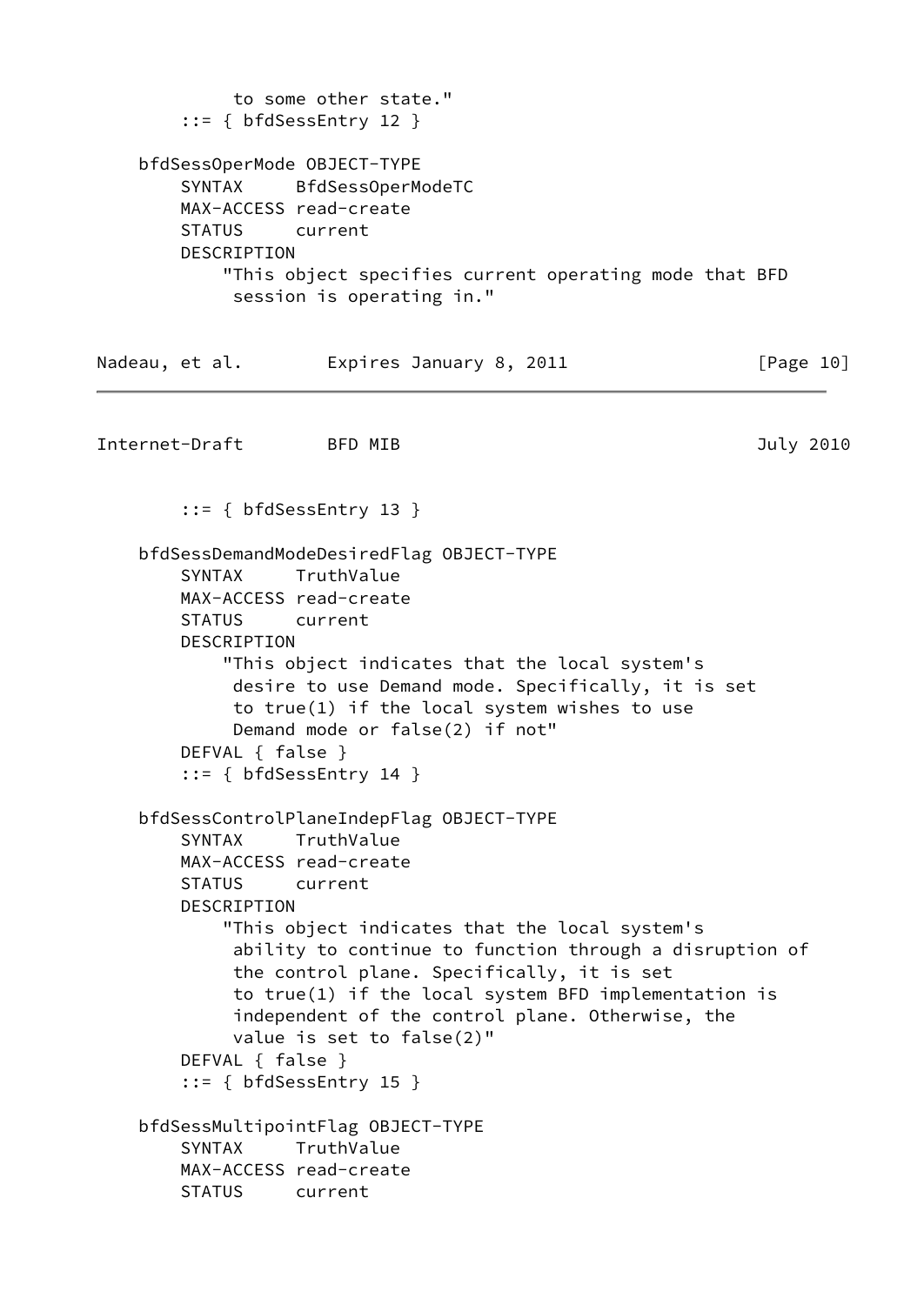DESCRIPTION "This object indicates the Multipoint (M) bit for this session. It is set to true(1) if Multipoint (M) bit is set to 1. Otherwise, the value is set to false(2)" DEFVAL { false } ::= { bfdSessEntry 16 } bfdSessInterface OBJECT-TYPE SYNTAX InterfaceIndexOrZero MAX-ACCESS read-create STATUS current DESCRIPTION "This object contains an interface index used to indicate the interface which this BFD session is running on. This value can be zero if there is no interface associated with this BFD session." ::= { bfdSessEntry 17 } Nadeau, et al. Expires January 8, 2011 [Page 11] Internet-Draft BFD MIB 3010 bfdSessSrcAddrType OBJECT-TYPE SYNTAX InetAddressType MAX-ACCESS read-create STATUS current DESCRIPTION "This object specifies IP address type of the source IP address of this BFD session. Only values unknown(0),  $ipv4(1)$ ,  $ipv6(2)$ , or  $ipv6z(4)$  have to be supported. The value of unknown(0) is allowed only when the session is singleHop(1) and the source IP address of this BFD session is drived from the outgoing interface, or when the BFD session is not associated with a specific interface. If any other unsupported values are attempted in a set operation, the agent MUST return an inconsistentValue error." ::= { bfdSessEntry 18 } bfdSessSrcAddr OBJECT-TYPE SYNTAX InetAddress MAX-ACCESS read-create STATUS current DESCRIPTION "This object specifies the source IP address of this BFD session."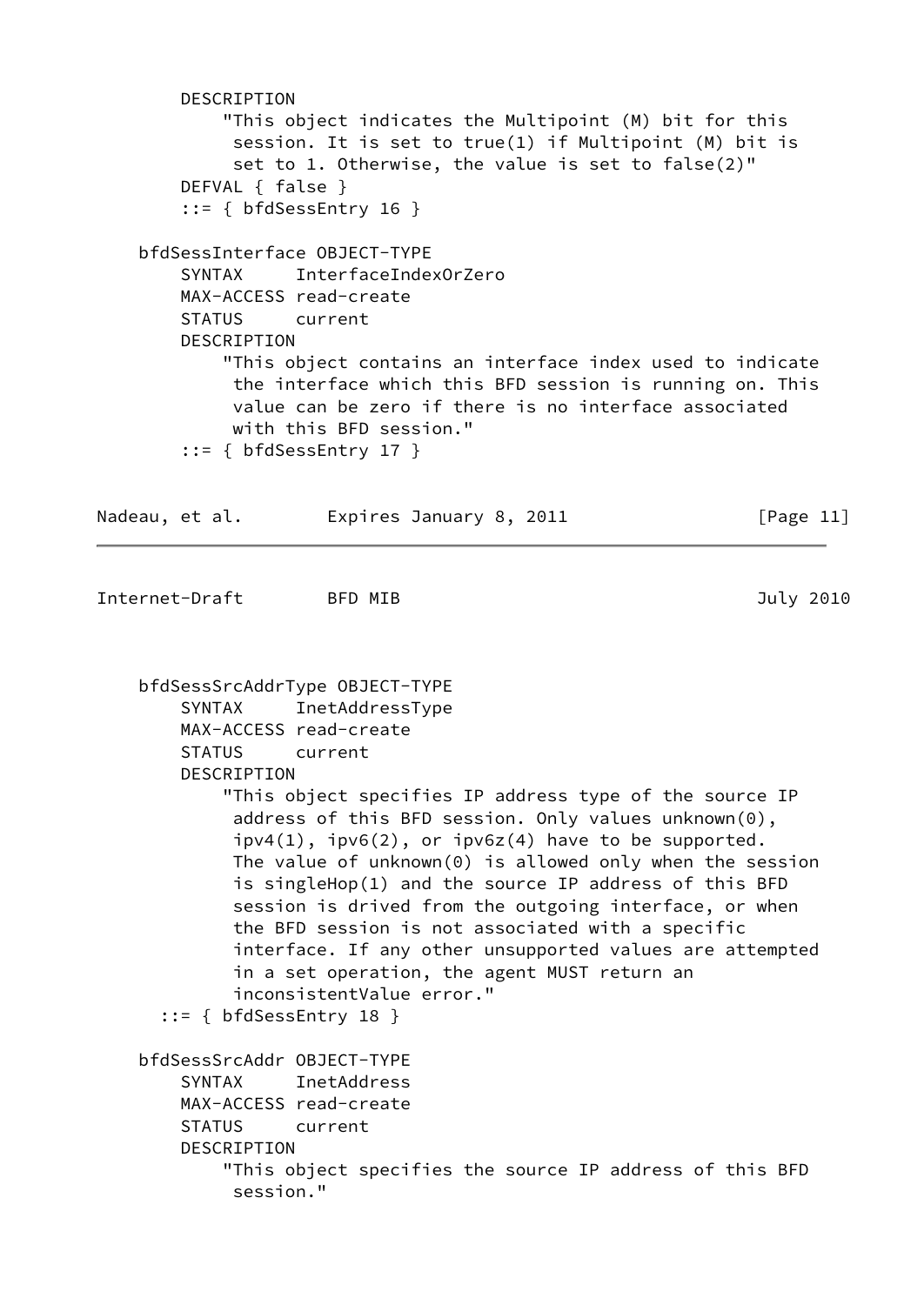|                |                         | $::= \{ bfdSessEntry 19 \}$                                            |              |
|----------------|-------------------------|------------------------------------------------------------------------|--------------|
|                |                         | bfdSessDstAddrType OBJECT-TYPE                                         |              |
|                | SYNTAX                  | InetAddressType                                                        |              |
|                |                         | MAX-ACCESS read-create                                                 |              |
|                | STATUS current          |                                                                        |              |
|                | DESCRIPTION             |                                                                        |              |
|                |                         | "This object specifies IP address type of the neighboring IP           |              |
|                |                         | address which is being monitored with this BFD session.                |              |
|                |                         | Only values unknown(0), $ipv4(1)$ , $ipv6(2)$ , or $ipv6z(4)$          |              |
|                |                         | have to be supported. The value of unknown(0) is allowed               |              |
|                |                         | only when the session is singleHop(1) and the outgoing                 |              |
|                |                         | interface is of type point-to-point, or when the BFD                   |              |
|                |                         | session is not associated with a specific interface. If any            |              |
|                |                         | other unsupported values are attempted in a set operation,             |              |
|                |                         | the agent MUST return an inconsistentValue error."                     |              |
|                |                         | $::= \{ bfdSessEntry 20 \}$                                            |              |
|                |                         |                                                                        |              |
|                |                         | bfdSessDstAddr OBJECT-TYPE                                             |              |
|                | SYNTAX                  | InetAddress                                                            |              |
|                |                         | MAX-ACCESS read-create                                                 |              |
|                | STATUS current          |                                                                        |              |
|                | DESCRIPTION             |                                                                        |              |
|                |                         | "This object specifies the neighboring IP address which is             |              |
| Nadeau, et al. |                         | Expires January 8, 2011                                                | [Page $12$ ] |
| Internet-Draft |                         | BFD MIB                                                                | July 2010    |
|                |                         |                                                                        |              |
|                |                         |                                                                        |              |
|                |                         | being monitored with this BFD session."<br>$::= \{ bfdSessEntry 21 \}$ |              |
|                | bfdSessGTSM OBJECT-TYPE |                                                                        |              |
|                | SYNTAX TruthValue       |                                                                        |              |
|                |                         | MAX-ACCESS read-create                                                 |              |
|                | STATUS current          |                                                                        |              |
|                | DESCRIPTION             |                                                                        |              |
|                |                         | "Setting the value of this object to true(1) will enable GTSM          |              |
|                |                         | protection of the BFD session. GTSM MUST be enabled on a               |              |
|                |                         | singleHop(1) session if no authentication is in use."                  |              |
|                | <b>REFERENCE</b>        |                                                                        |              |
|                |                         | "RFC5082, The Generalized TTL Security Mechanism (GTSM).               |              |
|                |                         | RFC5881, Section 5"                                                    |              |
|                | DEFVAL { false }        |                                                                        |              |
|                |                         | $::= \{ bfdSessEntry 22 \}$                                            |              |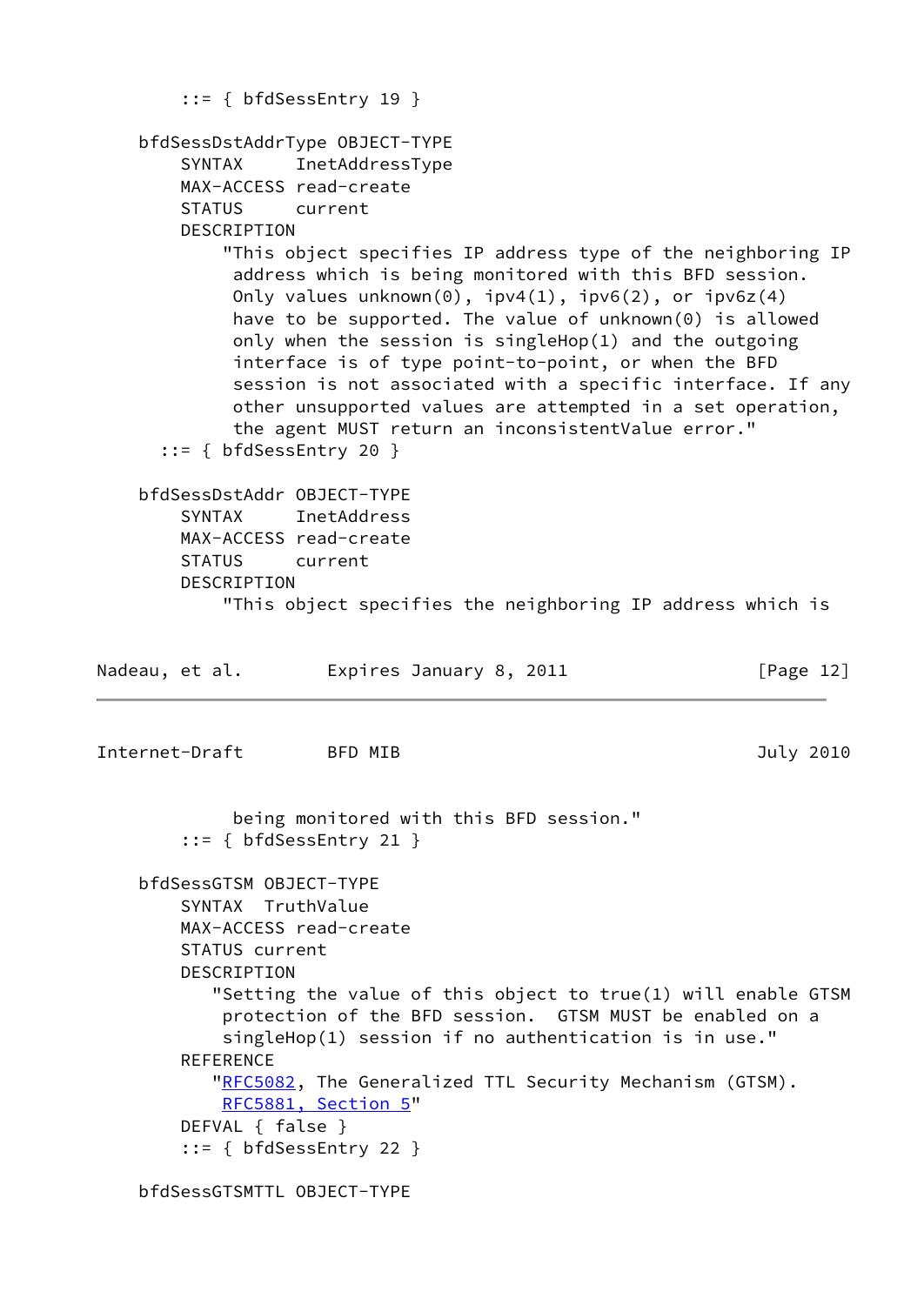```
 SYNTAX Unsigned32 (0..255)
        MAX-ACCESS read-create
        STATUS current
        DESCRIPTION
             "This object is valid only when bfdSessGTSM protection is
             enabled on the system. This object specifies the minimum
             allowed TTL for received BFD control packets. For
             singleHop(1) session, if GTSM protection is enabled,
             this object SHOULD be set to maximum TTL allowed for
             single hop. The value of zero(0) indicates that
             bfdSessGTSM is disabled."
       REFERENCE
          "RFC5082, The Generalized TTL Security Mechanism (GTSM).
            RFC5881, Section 5"
       DEFVAL { 0 }
         ::= { bfdSessEntry 23 }
     bfdSessDesiredMinTxInterval OBJECT-TYPE
        SYNTAX BfdIntervalTC
        MAX-ACCESS read-create
        STATUS current
        DESCRIPTION
             "This object specifies the minimum interval, in
             microseconds, that the local system would like to use
             when transmitting BFD Control packets. The value of
             zero(0) is reserved, and should not be used."
       REFERENCE
            "RFC5880, Section 4.1"
         ::= { bfdSessEntry 24 }
     bfdSessReqMinRxInterval OBJECT-TYPE
Nadeau, et al. Expires January 8, 2011 [Page 13]
Internet-Draft BFD MIB 3010
        SYNTAX BfdIntervalTC
        MAX-ACCESS read-create
        STATUS current
        DESCRIPTION
            "This object specifies the minimum interval, in
             microseconds, between received BFD Control packets the
             local system is capable of supporting. The value of
             zero(0) can be specified when the transmitting system
             does not want the remote system to send any periodic BFD
             control packets."
```

```
REFERENCE
```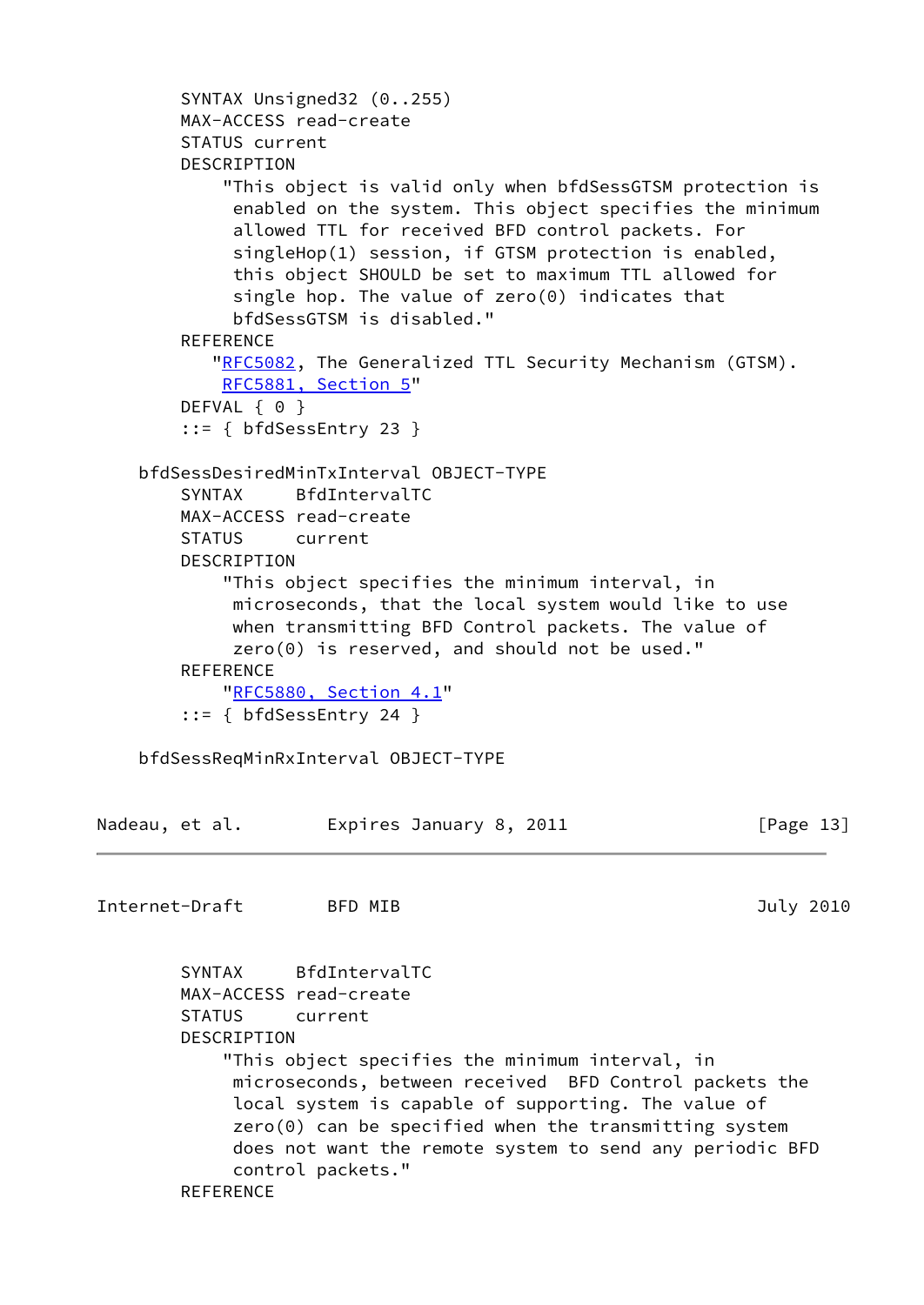```
 "RFC5880, Section 4.1"
         ::= { bfdSessEntry 25 }
     bfdSessReqMinEchoRxInterval OBJECT-TYPE
        SYNTAX BfdIntervalTC
        MAX-ACCESS read-create
        STATUS current
        DESCRIPTION
            "This object specifies the minimum interval, in
             microseconds, between received BFD Echo packets that this
             system is capable of supporting. Value must be zero(0) if
             this is a multihop BFD session."
         ::= { bfdSessEntry 26 }
     bfdSessDetectMult OBJECT-TYPE
        SYNTAX BfdMultiplierTC
        MAX-ACCESS read-create
        STATUS current
        DESCRIPTION
            "This object specifies the Detect time multiplier."
         ::= { bfdSessEntry 27 }
     bfdSessNegotiatedInterval OBJECT-TYPE
        SYNTAX BfdIntervalTC
        MAX-ACCESS read-only
        STATUS current
        DESCRIPTION
            "This object specifies the negotiated interval, in
             microseconds, that the local system is transmitting
             BFD Control packets."
         ::= { bfdSessEntry 28 }
     bfdSessNegotiatedEchoInterval OBJECT-TYPE
        SYNTAX BfdIntervalTC
        MAX-ACCESS read-only
        STATUS current
        DESCRIPTION
            "This object specifies the negotiated interval, in
Nadeau, et al.     Expires January 8, 2011           [Page 14]
Internet-Draft BFD MIB July 2010
             microseconds, that the local system is transmitting
             BFD echo packets. Value is expected to be zero if
             the sessions is not running in echo mode."
```
::= { bfdSessEntry 29 }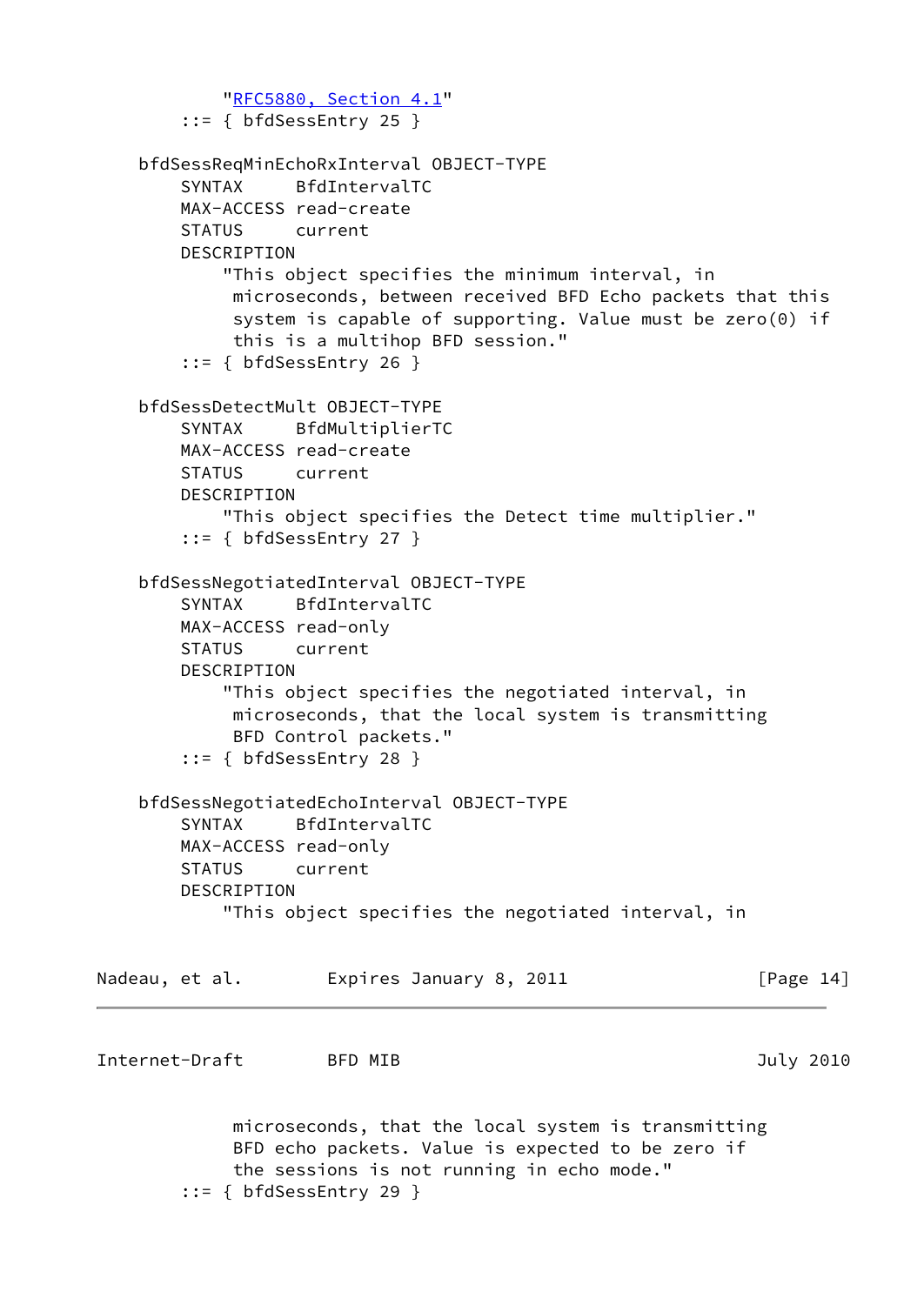```
 bfdSessNegotiatedDetectMult OBJECT-TYPE
     SYNTAX BfdMultiplierTC
     MAX-ACCESS read-only
     STATUS current
     DESCRIPTION
         "This object specifies the Detect time multiplier."
     ::= { bfdSessEntry 30 }
 bfdSessAuthPresFlag OBJECT-TYPE
     SYNTAX TruthValue
     MAX-ACCESS read-create
     STATUS current
     DESCRIPTION
         "This object indicates that the local system's
          desire to use Authentication. Specifically, it is set
          to true(1) if the local system wishes the session
          to be authenticated or false(2) if not."
     REFERENCE
         "RFC5880, Sections 4.2 - 4.4"
     DEFVAL { false }
     ::= { bfdSessEntry 31 }
 bfdSessAuthenticationType OBJECT-TYPE
     SYNTAX BfdSessAuthenticationTypeTC
     MAX-ACCESS read-create
     STATUS current
     DESCRIPTION
         "The Authentication Type used for this BFD session.
          This field is valid only when the Authentication
          Present bit is set. Max-access to this object as well as
          other authentication related objects are set to
          read-create in order to support management of a single
          key ID at a time, key rotation is not handled. Key update
          in practice must be done by atomic update using a set
          containing all affected objects in the same varBindList
          or otherwise risk the session dropping. Value -1
          indicates that no authentication is in use for this
          session."
     REFERENCE
        "RFC5880, Sections 4.2 - 4.4"
    DEFVAL \{-1\} ::= { bfdSessEntry 32 }
 bfdSessAuthenticationKeyID OBJECT-TYPE
```
Nadeau, et al. Expires January 8, 2011 [Page 15]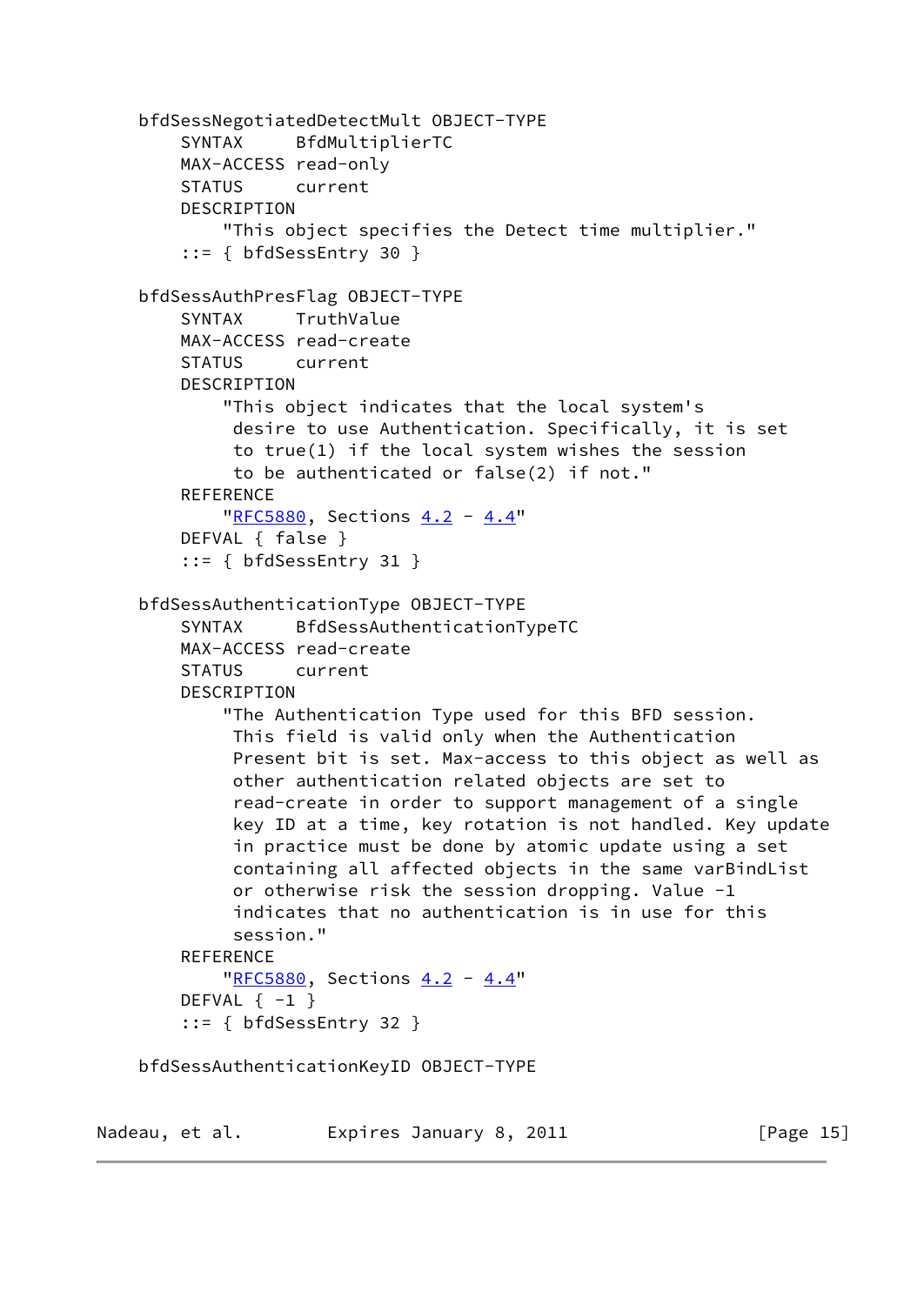DESCRIPTION

REFERENCE

DEFVAL  $\{-1\}$ 

DESCRIPTION

```
 SYNTAX Integer32 (-1 | 0..255)
     MAX-ACCESS read-create
     STATUS current
         "The authentication key ID in use for this session. This
          object permits multiple keys to be active simultaneously.
          When bfdSessAuthPresFlag is false(2), then the value
          of this object MUST be -1. The value -1 indicates that
          no Authentication Key ID will be present in the optional
          BFD Authentication Section."
         "RFC5880, Sections 4.2 - 4.4"
     ::= { bfdSessEntry 33 }
 bfdSessAuthenticationKey OBJECT-TYPE
     SYNTAX BfdSessionAuthenticationKeyTC
     MAX-ACCESS read-create
     STATUS current
         "The authentication key. When the
          bfdSessAuthenticationType is simplePassword(1), the value
          of this object is the password present in the BFD packets.
```

```
 When the bfdSessAuthentication type is one of the keyed
 authentication types, this value is used in the
 computation of the key present in the BFD authentication
 packet."
```
**REFERENCE** 

```
"RFC5880, Sections 4.2 - 4.4"
 ::= { bfdSessEntry 34 }
```

```
 bfdSessStorType OBJECT-TYPE
```

```
SYNTAX StorageType
 MAX-ACCESS read-create
```

```
 STATUS current
```
DESCRIPTION

```
 "This variable indicates the storage type for this
     object. Conceptual rows having the value
      'permanent' need not allow write-access to any
     columnar objects in the row."
 ::= { bfdSessEntry 35 }
```

```
 bfdSessRowStatus OBJECT-TYPE
    SYNTAX RowStatus
    MAX-ACCESS read-create
    STATUS current
```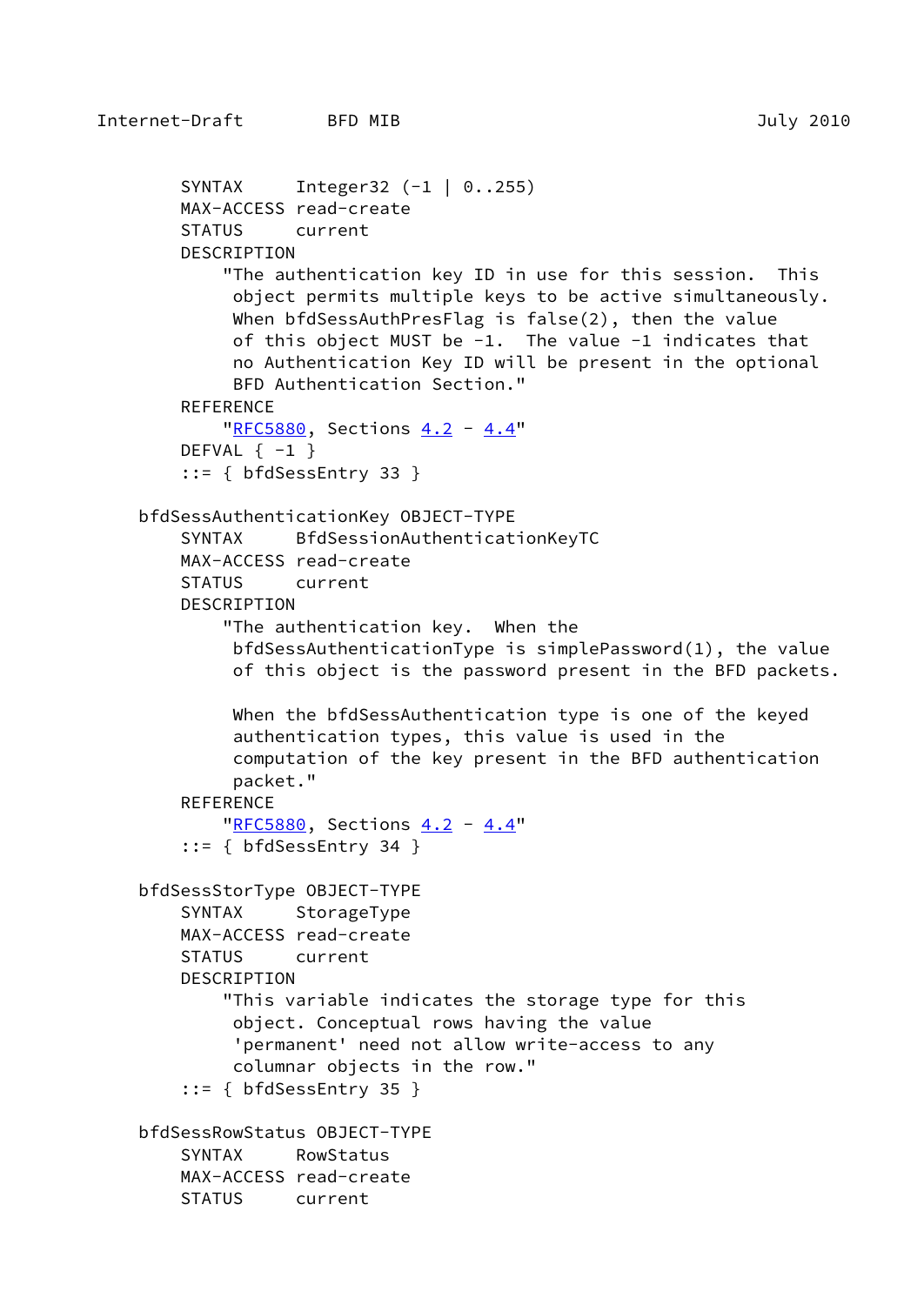#### DESCRIPTION

"This variable is used to create, modify, and/or

Nadeau, et al. Expires January 8, 2011 [Page 16] Internet-Draft BFD MIB 3010 delete a row in this table. When a row in this table has a row in the active(1) state, no objects in this row can be modified except the bfdSessRowStatus and bfdSessStorageType." ::= { bfdSessEntry 36 } -- BFD Session Performance Table bfdSessPerfTable OBJECT-TYPE SYNTAX SEQUENCE OF BfdSessPerfEntry MAX-ACCESS not-accessible STATUS current DESCRIPTION "This table specifies BFD Session performance counters." ::= { bfdObjects 3 } bfdSessPerfEntry OBJECT-TYPE SYNTAX BfdSessPerfEntry MAX-ACCESS not-accessible STATUS current DESCRIPTION "An entry in this table is created by a BFD-enabled node for every BFD Session. bfdSessPerfDiscTime is used to indicate potential discontinuity for all counter objects in this table." AUGMENTS { bfdSessEntry } ::= { bfdSessPerfTable 1 } BfdSessPerfEntry ::= SEQUENCE { bfdSessPerfCtrlPktIn Counter32, bfdSessPerfCtrlPktOut Counter32, bfdSessPerfCtrlPktDrop Counter32, bfdSessPerfCtrlPktDropLastTime TimeStamp, bfdSessPerfEchoPktIn Counter32, bfdSessPerfEchoPktOut Counter32, bfdSessPerfEchoPktDrop Counter32, bfdSessPerfEchoPktDropLastTime TimeStamp, bfdSessUpTime TimeStamp, bfdSessPerfLastSessDownTime TimeStamp, bfdSessPerfLastCommLostDiag BfdDiagTC,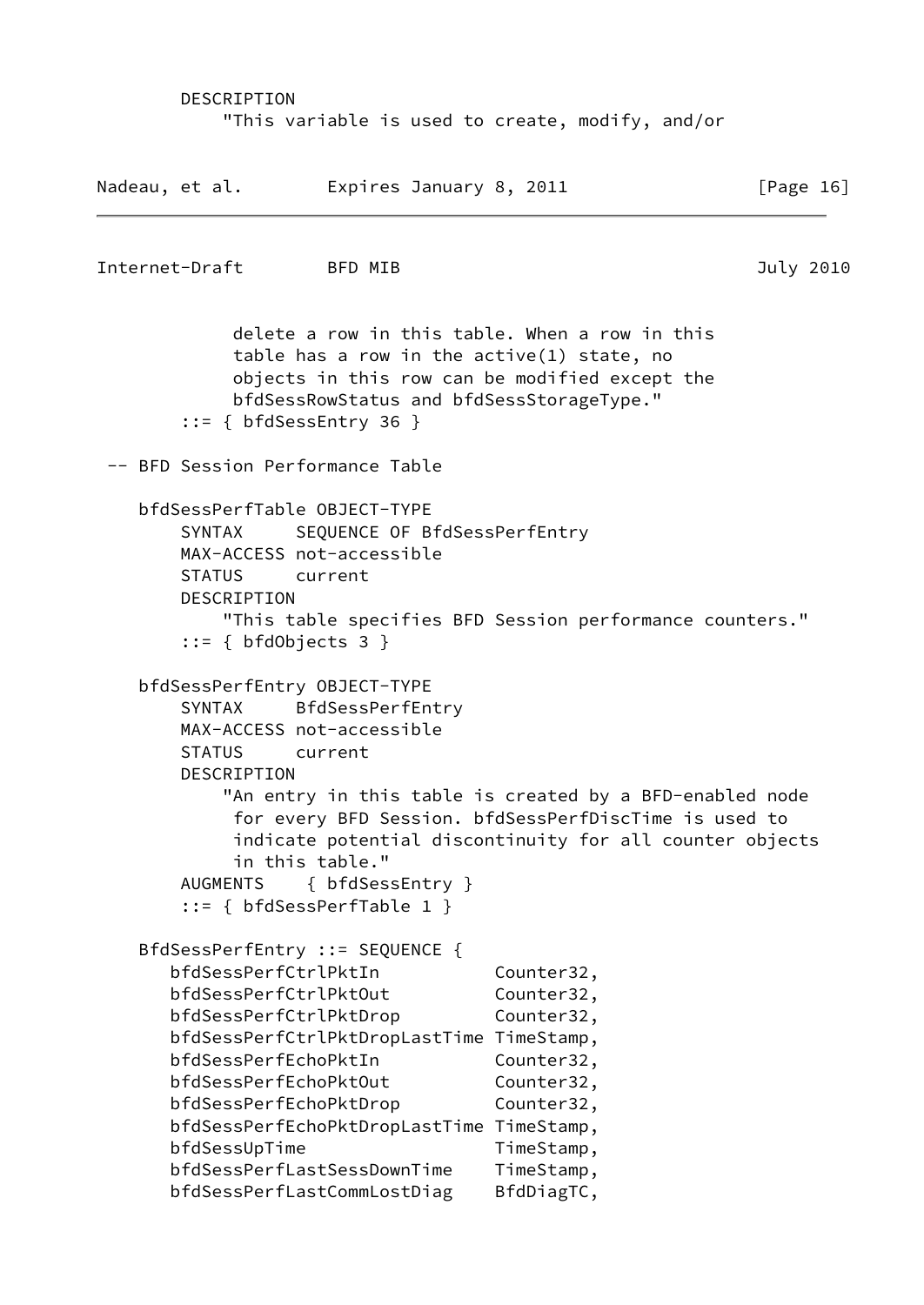| bfdSessPerfSessUpCount<br>bfdSessPerfDiscTime<br>-- High Capacity Counters<br>bfdSessPerfCtrlPktInHC<br>bfdSessPerfCtrlPktOutHC<br>bfdSessPerfCtrlPktDropHC<br>bfdSessPerfEchoPktInHC<br>bfdSessPerfEchoPktOutHC |                                                                                                                                                                                                                                                                                                                      | Counter32,<br>TimeStamp, |                                                                    |           |  |              |
|------------------------------------------------------------------------------------------------------------------------------------------------------------------------------------------------------------------|----------------------------------------------------------------------------------------------------------------------------------------------------------------------------------------------------------------------------------------------------------------------------------------------------------------------|--------------------------|--------------------------------------------------------------------|-----------|--|--------------|
|                                                                                                                                                                                                                  |                                                                                                                                                                                                                                                                                                                      |                          | Counter64,<br>Counter64,<br>Counter64,<br>Counter64,<br>Counter64, |           |  |              |
|                                                                                                                                                                                                                  | Nadeau, et al.                                                                                                                                                                                                                                                                                                       | Expires January 8, 2011  |                                                                    |           |  | [Page $17$ ] |
|                                                                                                                                                                                                                  | Internet-Draft                                                                                                                                                                                                                                                                                                       | BFD MIB                  |                                                                    |           |  | July 2010    |
| }                                                                                                                                                                                                                | bfdSessPerfEchoPktDropHC                                                                                                                                                                                                                                                                                             |                          |                                                                    | Counter64 |  |              |
|                                                                                                                                                                                                                  | -- Ed Note: should we add per-diag code counts here,                                                                                                                                                                                                                                                                 |                          |                                                                    |           |  |              |
|                                                                                                                                                                                                                  | bfdSessPerfCtrlPktIn OBJECT-TYPE<br>SYNTAX<br>MAX-ACCESS read-only<br><b>STATUS</b><br>DESCRIPTION<br>"The total number of BFD control messages received for this<br>BFD session. This value MUST be equal to the least<br>significant 32 bits of bfdSessPerfCtrlPktInHC."<br>$::= \{ bfdSessPerfEntry 1 \}$         | Counter32<br>current     |                                                                    |           |  |              |
|                                                                                                                                                                                                                  | bfdSessPerfCtrlPktOut OBJECT-TYPE<br>SYNTAX Counter32<br>MAX-ACCESS read-only<br><b>STATUS</b><br>DESCRIPTION<br>"The total number of BFD control messages sent for this BFD<br>session. This value MUST be equal to the least significant<br>32 bits of bfdSessPerfCtrlPktOutHC."<br>$::= \{ bfdSessPerfEntry 2 \}$ | current                  |                                                                    |           |  |              |
|                                                                                                                                                                                                                  | bfdSessPerfCtrlPktDrop OBJECT-TYPE<br><b>SYNTAX</b><br>MAX-ACCESS read-only<br><b>STATUS</b><br>DESCRIPTION<br>"The total number of BFD control messages received for this<br>session yet dropped for being invalid. This value MUST be<br>equal to the least significant 32 bits of                                 | Counter32<br>current     |                                                                    |           |  |              |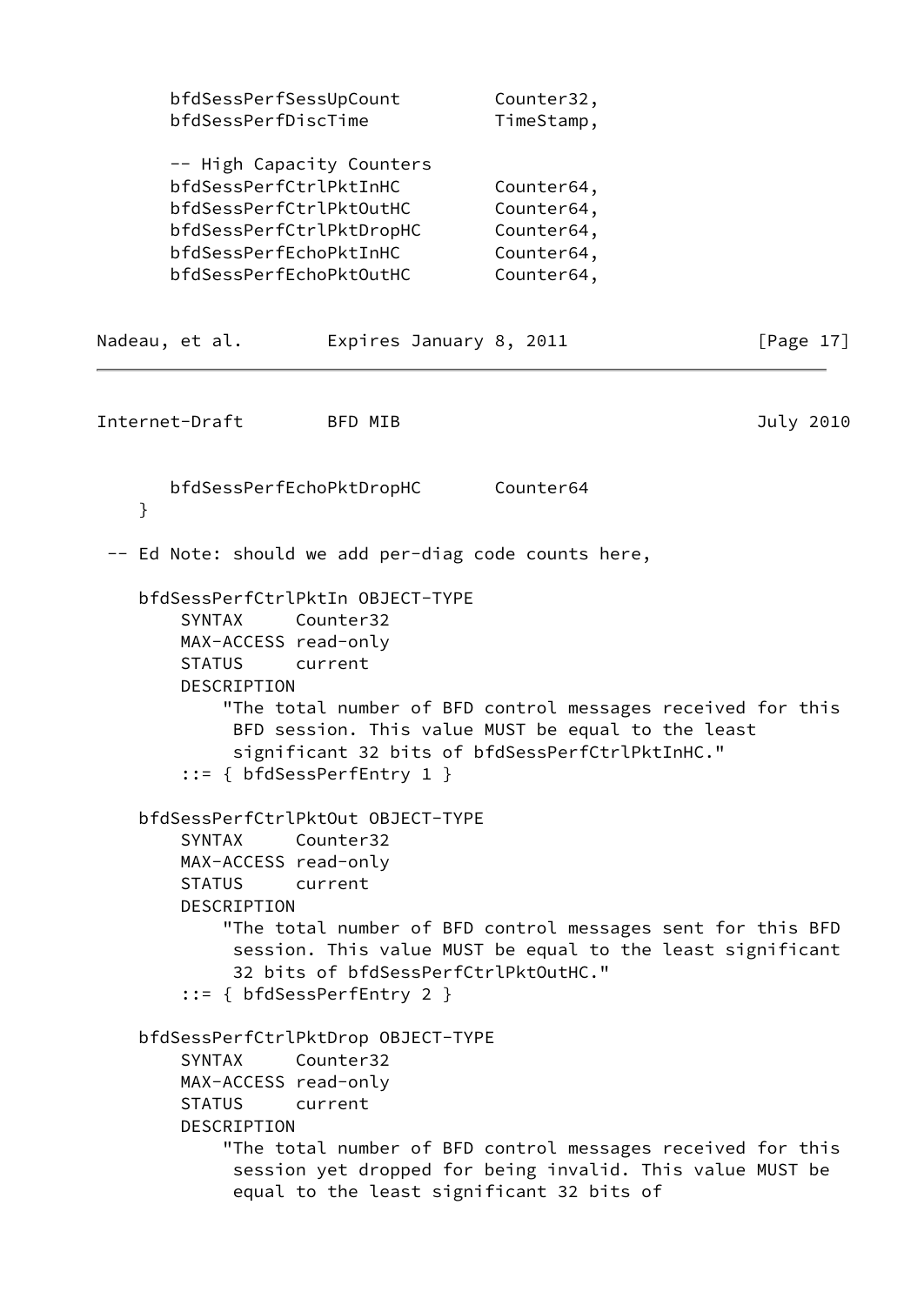```
 bfdSessPerfCtrlPktDropHC."
        ::= { bfdSessPerfEntry 3 }
    bfdSessPerfCtrlPktDropLastTime OBJECT-TYPE
        SYNTAX TimeStamp
        MAX-ACCESS read-only
        STATUS current
        DESCRIPTION
            "The value of sysUpTime on the most recent occasion at
             which received BFD control message for this session was
             dropped. If no such up event exists, this object contains
             a zero value."
        ::= { bfdSessPerfEntry 4 }
    bfdSessPerfEchoPktIn OBJECT-TYPE
        SYNTAX Counter32
Nadeau, et al. Expires January 8, 2011 [Page 18]
Internet-Draft BFD MIB 3010
        MAX-ACCESS read-only
        STATUS current
        DESCRIPTION
            "The total number of BFD echo messages received for this
             BFD session. This value MUST be equal to the least
             significant 32 bits of bfdSessPerfEchoPktInHC."
        ::= { bfdSessPerfEntry 5 }
    bfdSessPerfEchoPktOut OBJECT-TYPE
        SYNTAX Counter32
        MAX-ACCESS read-only
        STATUS current
        DESCRIPTION
            "The total number of BFD echo messages sent for this BFD
             session. This value MUST be equal to the least significant
             32 bits of bfdSessPerfEchoPktOutHC."
        ::= { bfdSessPerfEntry 6 }
    bfdSessPerfEchoPktDrop OBJECT-TYPE
        SYNTAX Counter32
        MAX-ACCESS read-only
        STATUS current
        DESCRIPTION
            "The total number of BFD echo messages received for this
             session yet dropped for being invalid. This value MUST be
             equal to the least significant 32 bits of
```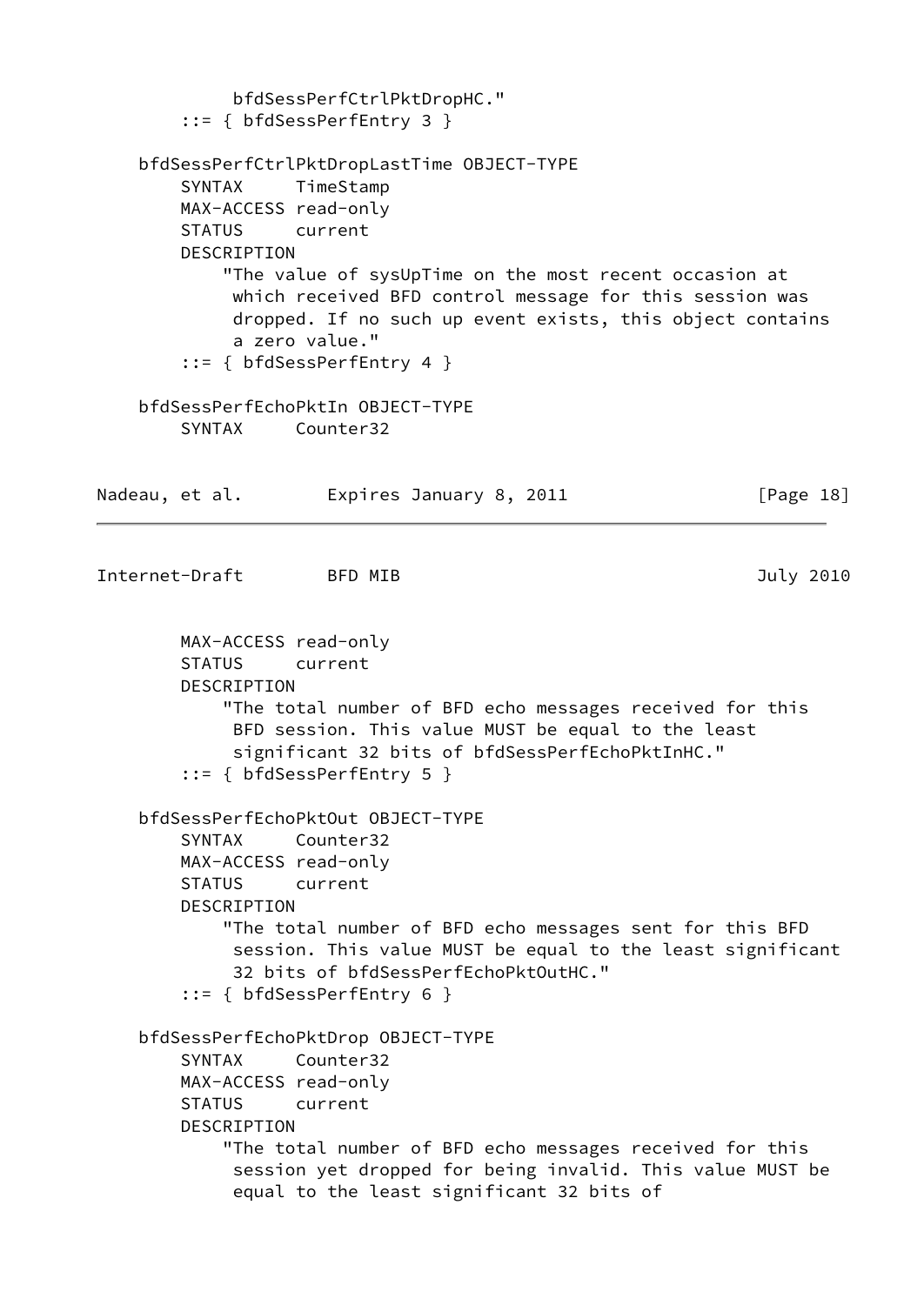```
 bfdSessPerfEchoPktDropHC."
        ::= { bfdSessPerfEntry 7 }
    bfdSessPerfEchoPktDropLastTime OBJECT-TYPE
        SYNTAX TimeStamp
        MAX-ACCESS read-only
        STATUS current
        DESCRIPTION
            "The value of sysUpTime on the most recent occasion at
             which received BFD echo message for this session was
             dropped. If no such up event exists, this object contains
             a zero value."
        ::= { bfdSessPerfEntry 8 }
    bfdSessUpTime OBJECT-TYPE
        SYNTAX TimeStamp
        MAX-ACCESS read-only
        STATUS current
        DESCRIPTION
            "The value of sysUpTime on the most recent occasion at which
             the session came up. If no such up event exists this object
             contains a zero value."
        ::= { bfdSessPerfEntry 9 }
Nadeau, et al. Expires January 8, 2011 [Page 19]
Internet-Draft BFD MIB 3010
    bfdSessPerfLastSessDownTime OBJECT-TYPE
        SYNTAX TimeStamp
        MAX-ACCESS read-only
        STATUS current
        DESCRIPTION
            "The value of sysUpTime on the most recent occasion at
             which the last time communication was lost with the
             neighbor. If no such down event exist this object
             contains a zero value."
        ::= { bfdSessPerfEntry 10 }
    bfdSessPerfLastCommLostDiag OBJECT-TYPE
        SYNTAX BfdDiagTC
        MAX-ACCESS read-only
        STATUS current
        DESCRIPTION
            "The BFD diag code for the last time communication was lost
             with the neighbor. If no such down event exists this object
```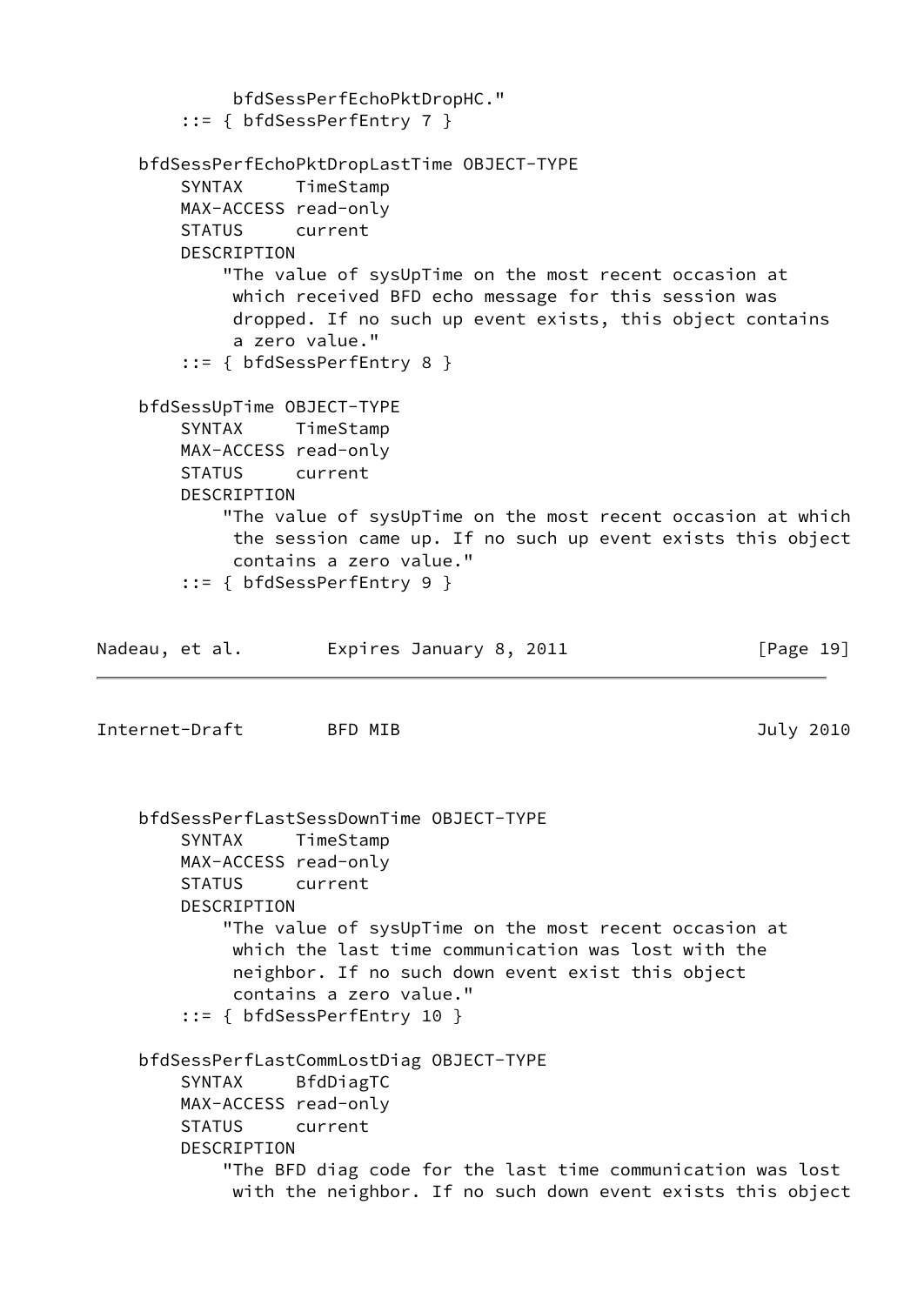```
 contains a zero value."
         ::= { bfdSessPerfEntry 11 }
     bfdSessPerfSessUpCount OBJECT-TYPE
        SYNTAX Counter32
        MAX-ACCESS read-only
        STATUS current
        DESCRIPTION
            "The number of times this session has gone into the Up
             state since the system last rebooted."
         ::= { bfdSessPerfEntry 12 }
    bfdSessPerfDiscTime OBJECT-TYPE
        SYNTAX TimeStamp
        MAX-ACCESS read-only
        STATUS current
        DESCRIPTION
          "The value of sysUpTime on the most recent occasion at
           which any one or more of the session counters suffered
           a discontinuity.
           The relevant counters are the specific instances associated
           with this BFD session of any Counter32 object contained in
           the BfdSessPerfTable. If no such discontinuities have
           occurred since the last re-initialization of the local
           management subsystem, then this object contains a zero
           value."
         ::= { bfdSessPerfEntry 13 }
    bfdSessPerfCtrlPktInHC OBJECT-TYPE
        SYNTAX Counter64
Nadeau, et al.     Expires January 8, 2011           [Page 20]
Internet-Draft BFD MIB 3010
        MAX-ACCESS read-only
        STATUS current
        DESCRIPTION
            "This value represents the total number of BFD control
             messages received for this BFD session."
         ::= { bfdSessPerfEntry 14 }
     bfdSessPerfCtrlPktOutHC OBJECT-TYPE
        SYNTAX Counter64
        MAX-ACCESS read-only
        STATUS current
        DESCRIPTION
```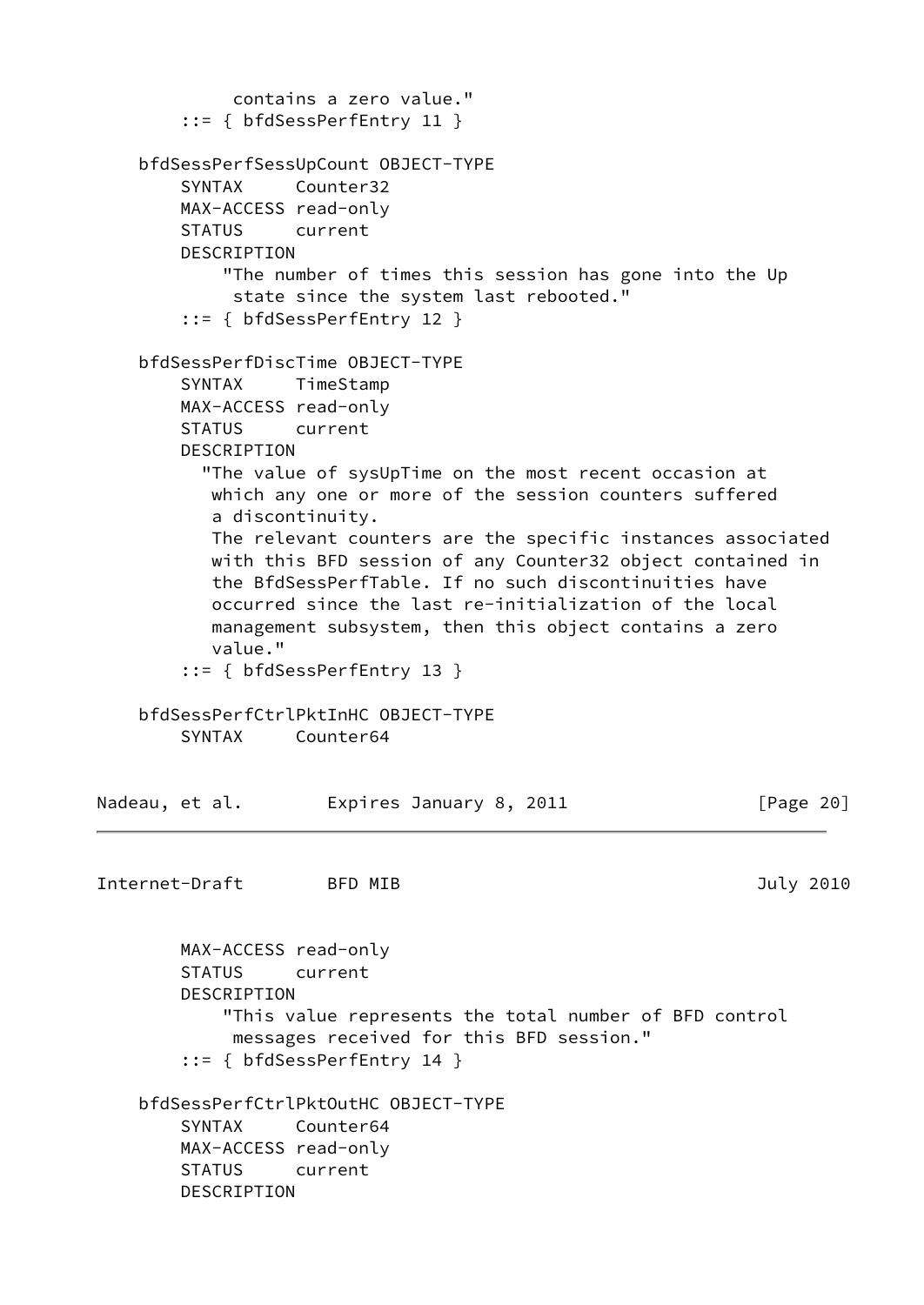```
 "This value represents the total number of BFD control
             messages transmitted for this BFD session."
         ::= { bfdSessPerfEntry 15 }
     bfdSessPerfCtrlPktDropHC OBJECT-TYPE
         SYNTAX Counter64
        MAX-ACCESS read-only
        STATUS current
        DESCRIPTION
            "This value represents the total number of BFD control
             messages received for this BFD session yet dropped for
             being invalid."
         ::= { bfdSessPerfEntry 16 }
     bfdSessPerfEchoPktInHC OBJECT-TYPE
        SYNTAX Counter64
        MAX-ACCESS read-only
        STATUS current
        DESCRIPTION
            "This value represents the total number of BFD echo
             messages received for this BFD session."
         ::= { bfdSessPerfEntry 17 }
    bfdSessPerfEchoPktOutHC OBJECT-TYPE
         SYNTAX Counter64
        MAX-ACCESS read-only
        STATUS current
        DESCRIPTION
            "This value represents the total number of BFD echo
             messages transmitted for this BFD session."
         ::= { bfdSessPerfEntry 18 }
     bfdSessPerfEchoPktDropHC OBJECT-TYPE
        SYNTAX Counter64
        MAX-ACCESS read-only
        STATUS current
        DESCRIPTION
Nadeau, et al.         Expires January 8, 2011               [Page 21]
Internet-Draft BFD MIB July 2010
            "This value represents the total number of BFD echo
             messages received for this BFD session yet dropped
             for being invalid."
         ::= { bfdSessPerfEntry 19 }
```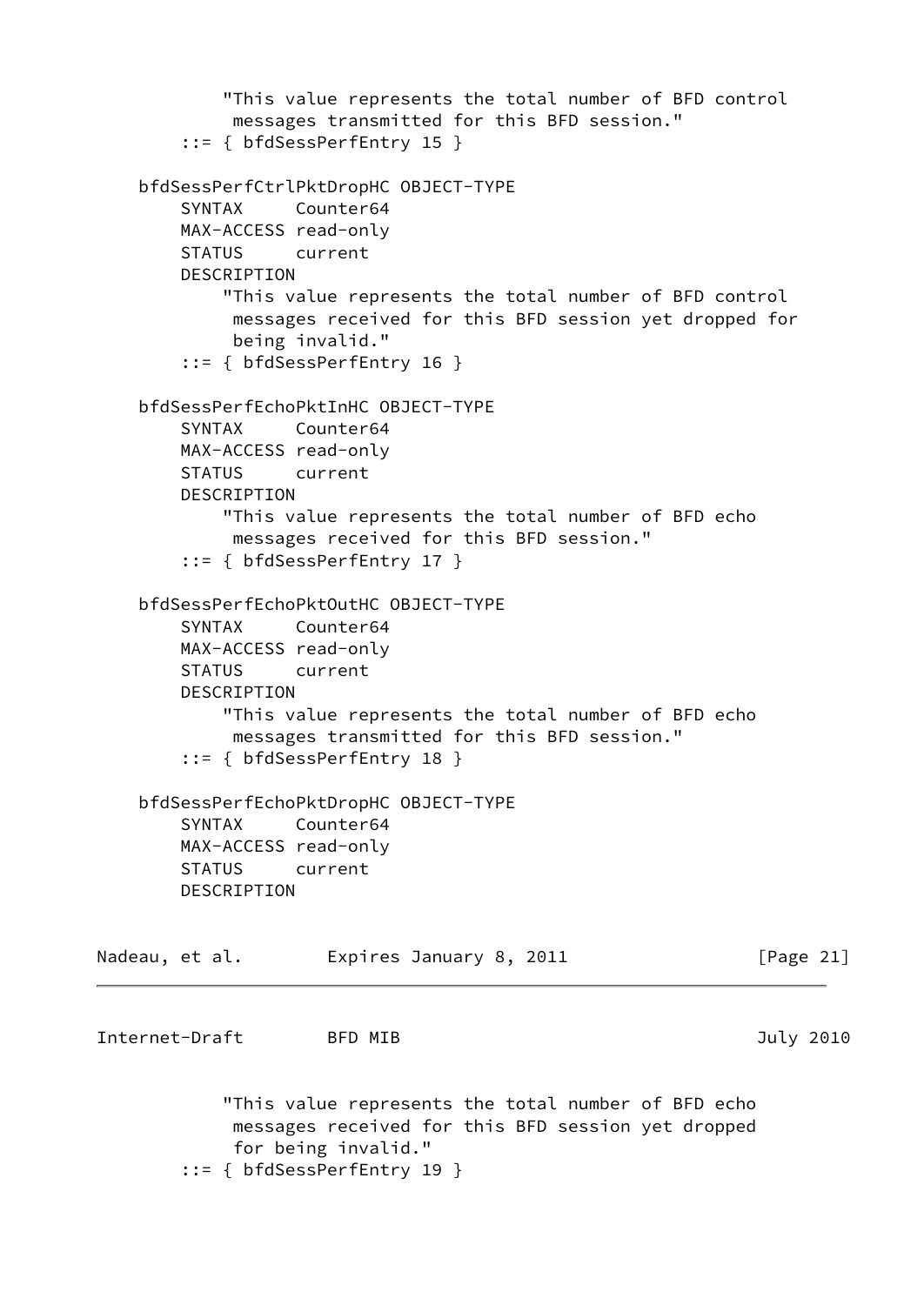```
 -- BFD Session Discriminator Mapping Table
     bfdSessDiscMapTable OBJECT-TYPE
        SYNTAX SEQUENCE OF BfdSessDiscMapEntry
        MAX-ACCESS not-accessible
         STATUS current
         DESCRIPTION
             "The BFD Session Discriminator Mapping Table maps a
             local discriminator value to associated BFD session's
             BfdSessIndexTC used in the bfdSessionTable."
        ::= { bfdObjects 4 }
     bfdSessDiscMapEntry OBJECT-TYPE
         SYNTAX BfdSessDiscMapEntry
        MAX-ACCESS not-accessible
         STATUS current
         DESCRIPTION
             "The BFD Session Discriminator Map Entry describes
             BFD session that is mapped to this BfdSessIndexTC."
         INDEX { bfdSessDiscriminator }
         ::= { bfdSessDiscMapTable 1 }
     BfdSessDiscMapEntry ::= SEQUENCE {
        bfdSessDiscMapIndex BfdSessIndexTC
     }
     bfdSessDiscMapIndex OBJECT-TYPE
         SYNTAX BfdSessIndexTC
        MAX-ACCESS read-only
         STATUS current
         DESCRIPTION
             "This object specifies the BfdSessIndexTC referred to by
             the indices of this row. In essence, a mapping is
              provided between these indexes and the BfdSessTable."
         ::= { bfdSessDiscMapEntry 1 }
  -- BFD Session IP Mapping Table
     bfdSessIpMapTable OBJECT-TYPE
        SYNTAX SEQUENCE OF BfdSessIpMapEntry
        MAX-ACCESS not-accessible
         STATUS current
         DESCRIPTION
             "The BFD Session IP Mapping Table maps given
Nadeau, et al.         Expires January 8, 2011             [Page 22]
```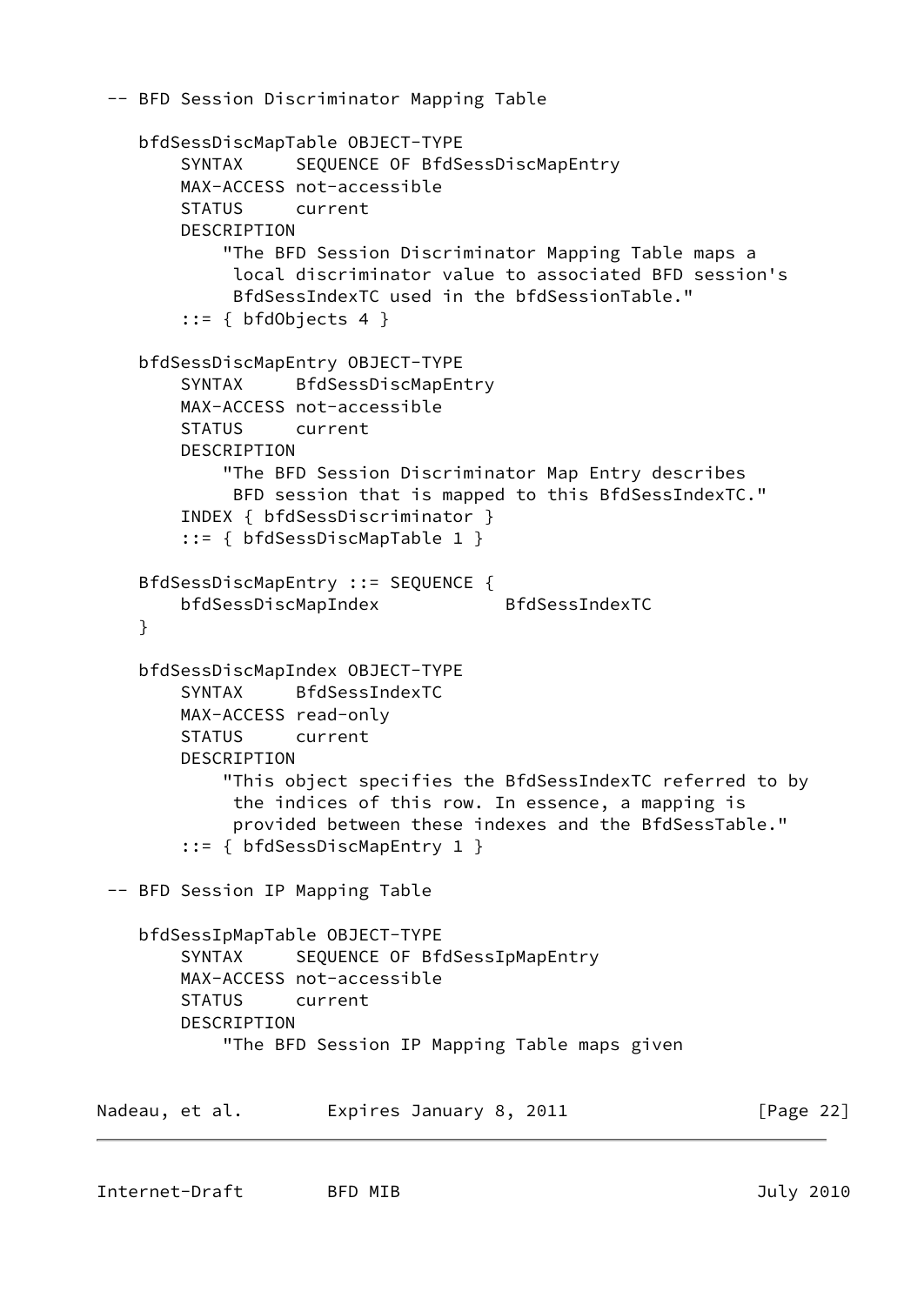```
 bfdSessInterface, bfdSessSrcAddrType, bfdSessSrcAddr,
             bfdSessDstAddrType and bfdSessDstAddr
             to an associated BFD session's BfdSessIndexTC used in
             the bfdSessionTable."
       ::= f bfdObiects 5 bfdSessIpMapEntry OBJECT-TYPE
        SYNTAX BfdSessIpMapEntry
        MAX-ACCESS not-accessible
        STATUS current
        DESCRIPTION
           "The BFD Session IP Map Entry describes
            BFD session that is mapped to this BfdSessIndexTC."
        INDEX {
            bfdSessInterface,
            bfdSessSrcAddrType,
            bfdSessSrcAddr,
            bfdSessDstAddrType,
            bfdSessDstAddr
        }
        ::= { bfdSessIpMapTable 1 }
    BfdSessIpMapEntry ::= SEQUENCE {
        bfdSessIpMapIndex BfdSessIndexTC
   }
   bfdSessIpMapIndex OBJECT-TYPE
        SYNTAX BfdSessIndexTC
       MAX-ACCESS read-only
        STATUS current
        DESCRIPTION
            "This object specifies the BfdSessIndexTC referred to by
             the indexes of this row. In essence, a mapping is
             provided between these indexes and the BfdSessTable."
        ::= { bfdSessIpMapEntry 1 }
 -- Notification Configuration
    bfdSessUp NOTIFICATION-TYPE
        OBJECTS {
            bfdSessDiag, -- low range value
            bfdSessDiag -- high range value
        }
        STATUS current
        DESCRIPTION
            "This notification is generated when the
             bfdSessState object for one or more contiguous
             entries in bfdSessTable are about to enter the up(4)
             state from some other state. The included values of
```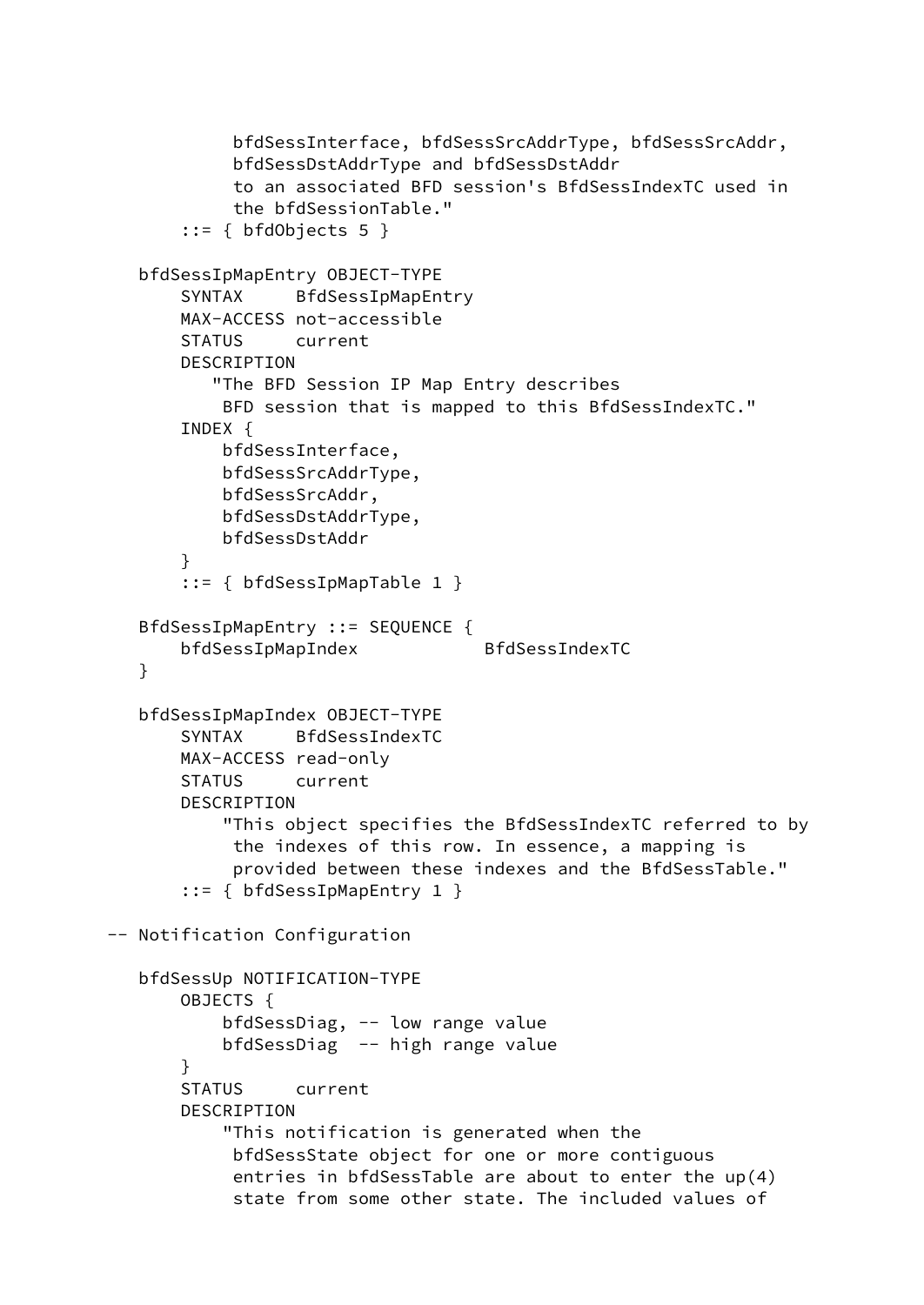```
Internet-Draft BFD MIB July 2010
```
 bfdSessDiag MUST both be set equal to this new state (i.e: up(4)). The two instances of bfdSessDiag in this notification indicate the range of indexes that are affected. Note that all the indexes of the two ends of the range can be derived from the instance identifiers of these two objects. For the cases where a contiguous range of sessions have transitioned into the up(4) state at roughly the same time, the device SHOULD issue a single notification for each range of contiguous indexes in an effort to minimize the emission of a large number of notifications. If a notification has to be issued for just a single bfdSessEntry, then the instance identifier (and values) of the two bfdSessDiag objects MUST be the identical." ::= { bfdNotifications 1 } bfdSessDown NOTIFICATION-TYPE OBJECTS { bfdSessDiag, -- low range value bfdSessDiag -- high range value } STATUS current DESCRIPTION "This notification is generated when the bfdSessState object for one or more contiguous entries in bfdSessTable are about to enter the down(2) or adminDown(1) states from some other state. The included values of bfdSessDiag MUST both be set equal to this new state (i.e: down(2) or adminDown(1)). The two instances of bfdSessDiag in this notification indicate the range of indexes that are affected. Note that all the indexes of the two ends of the range can be derived from the instance identifiers of these two objects. For cases where a contiguous range of sessions have transitioned into the down(2) or adminDown(1) states at roughly the same time, the device SHOULD issue a single notification for each range of contiguous indexes in an effort to minimize the emission of a large number of notifications. If a notification has to be issued for just a single bfdSessEntry, then the instance identifier (and values) of the two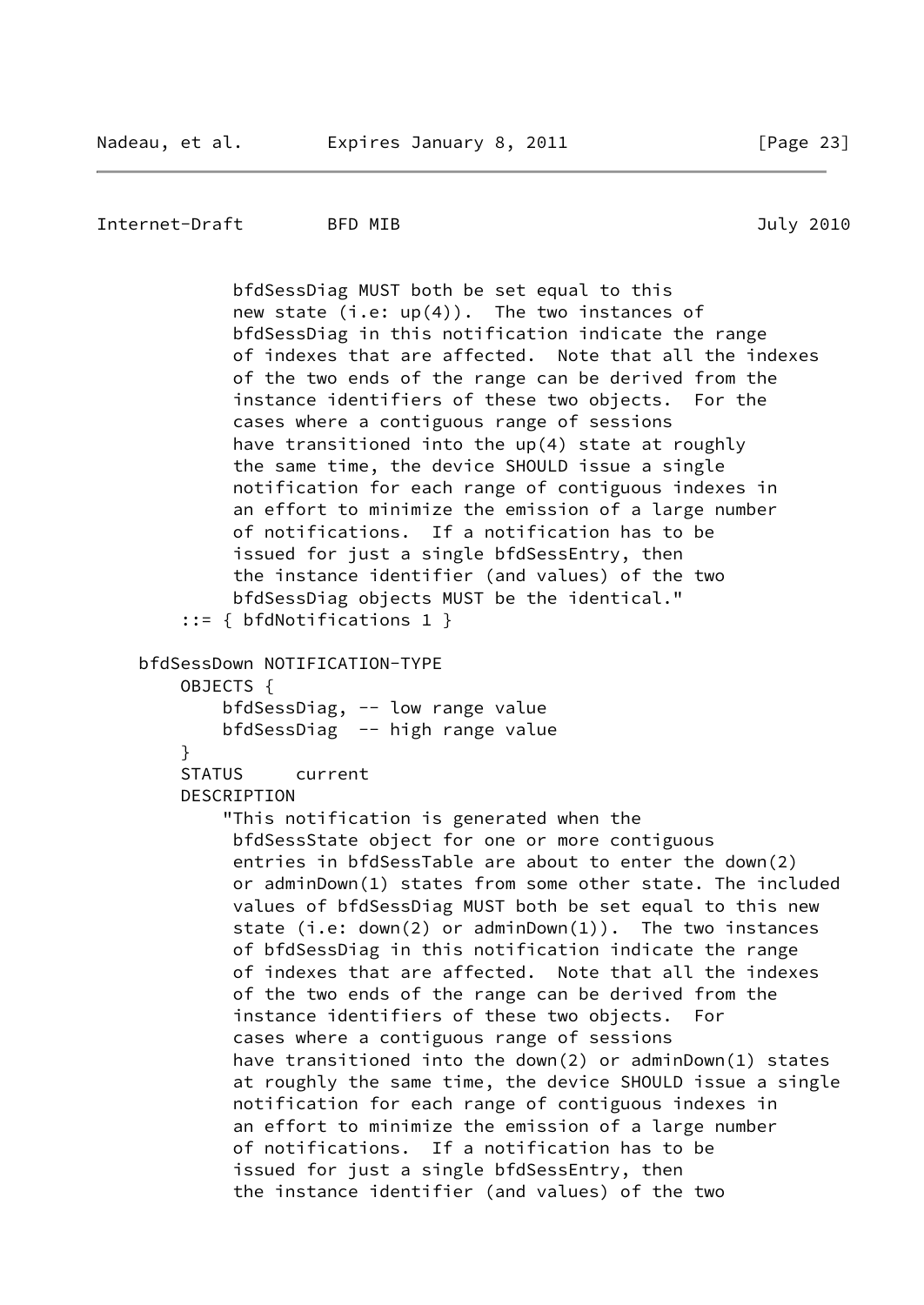```
 bfdSessDiag objects MUST be the identical."
        ::= { bfdNotifications 2 }
  -- Ed Note: We need to add notification for changes
  -- when the two ends automatically negotiate to a new detection time
  -- value or when detection multiplier changes.
Nadeau, et al. Expires January 8, 2011 [Page 24]
Internet-Draft BFD MIB July 2010
  -- Module compliance.
    bfdGroups
        OBJECT IDENTIFIER ::= { bfdConformance 1 }
    bfdCompliances
        OBJECT IDENTIFIER ::= { bfdConformance 2 }
  -- Compliance requirement for fully compliant implementations.
    bfdModuleFullCompliance MODULE-COMPLIANCE
        STATUS current
        DESCRIPTION
            "Compliance statement for agents that provide full
             support for the BFD-MIB module. Such devices can
             then be monitored and also be configured using
             this MIB module."
        MODULE -- This module.
        MANDATORY-GROUPS {
            bfdSessionGroup,
            bfdSessionReadOnlyGroup,
            bfdSessionPerfGroup,
            bfdNotificationGroup
        }
        GROUP bfdSessionPerfHCGroup
        DESCRIPTION "This group is mandatory for all systems that
                      are able to support the Counter64 date type."
        OBJECT bfdSessSrcAddrType
       SYNTAX InetAddressType { unknown(0), ipv4(1),
                                      ipv6(2), ipv6z(4) }
        DESCRIPTION "Only unknown(0), ipv4(1), ipv6(2) and ipv6z(4)
```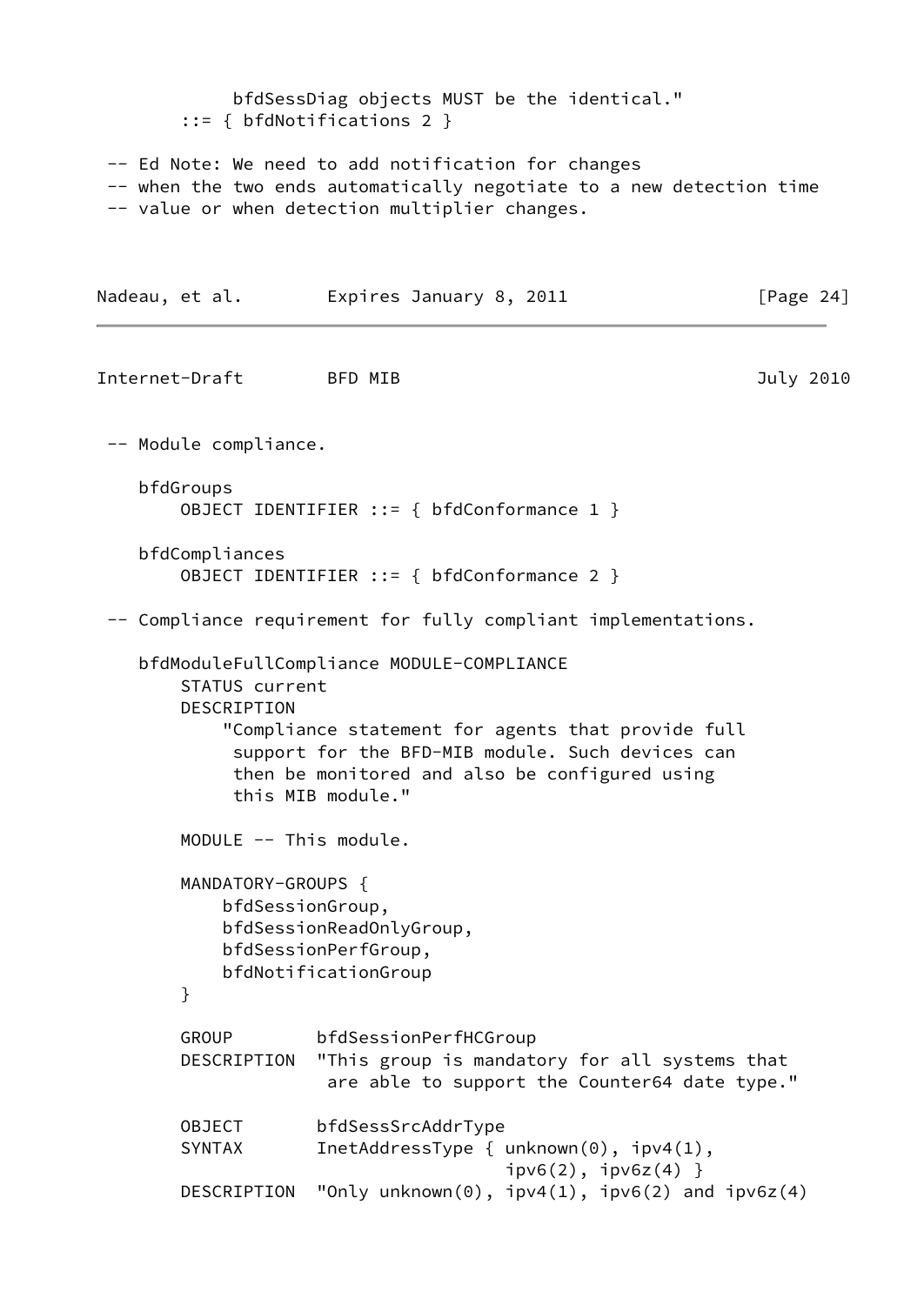|                         |                                                                                                                                                                                                                                            | support are required."                                                                                                                                                                                                |              |  |  |  |
|-------------------------|--------------------------------------------------------------------------------------------------------------------------------------------------------------------------------------------------------------------------------------------|-----------------------------------------------------------------------------------------------------------------------------------------------------------------------------------------------------------------------|--------------|--|--|--|
|                         | bfdSessSrcAddr<br>OBJECT<br>InetAddress (SIZE $(0 4 16 20)$ )<br>SYNTAX<br>"An implementation is only required to support<br>DESCRIPTION<br>$unknown(0)$ , $ipv4(1)$ , $ipv6(2)$ and $ipv6z(4)$ sizes."                                    |                                                                                                                                                                                                                       |              |  |  |  |
|                         | bfdSessDstAddrType<br><b>OBJECT</b><br>InetAddressType { $unknown(0)$ , $ipv4(1)$ ,<br><b>SYNTAX</b><br>$ipv6(2)$ , $ipv6z(4)$ }<br>"Only unknown $(0)$ , ipv4 $(1)$ , ipv6 $(2)$ and ipv6z $(4)$<br>DESCRIPTION<br>support are required." |                                                                                                                                                                                                                       |              |  |  |  |
|                         |                                                                                                                                                                                                                                            |                                                                                                                                                                                                                       |              |  |  |  |
|                         | <b>OBJECT</b>                                                                                                                                                                                                                              | bfdSessDstAddr                                                                                                                                                                                                        |              |  |  |  |
| Nadeau, et al.          |                                                                                                                                                                                                                                            | Expires January 8, 2011                                                                                                                                                                                               | [Page $25$ ] |  |  |  |
| Internet-Draft          |                                                                                                                                                                                                                                            | BFD MIB                                                                                                                                                                                                               | July 2010    |  |  |  |
|                         | SYNTAX<br>DESCRIPTION                                                                                                                                                                                                                      | InetAddress (SIZE $(0 4 16 20)$ )<br>"An implementation is only required to support<br>$unknown(0)$ , $ipv4(1)$ , $ipv6(2)$ and $ipv6z(4)$ sizes."                                                                    |              |  |  |  |
| <b>OBJECT</b><br>SYNTAX |                                                                                                                                                                                                                                            | bfdSessRowStatus<br>RowStatus { $active(1)$ , $notInService(2)$ }<br>WRITE-SYNTAX RowStatus { $active(1)$ , $notInService(2)$ ,<br>$createAndGo(4), destroy(6)$ }                                                     |              |  |  |  |
|                         | DESCRIPTION                                                                                                                                                                                                                                | "Support for createAndWait and notReady is not<br>required."                                                                                                                                                          |              |  |  |  |
|                         | $::= \{ bfdCompliances 1 \}$                                                                                                                                                                                                               |                                                                                                                                                                                                                       |              |  |  |  |
|                         | STATUS current<br>DESCRIPTION                                                                                                                                                                                                              | bfdModuleReadOnlyCompliance MODULE-COMPLIANCE<br>"Compliance requirement for implementations that only<br>provide read-only support for BFD-MIB. Such devices<br>can then be monitored but cannot be configured using |              |  |  |  |
|                         |                                                                                                                                                                                                                                            | this MIB module."                                                                                                                                                                                                     |              |  |  |  |
|                         | MODULE -- This module.                                                                                                                                                                                                                     |                                                                                                                                                                                                                       |              |  |  |  |
|                         | MANDATORY-GROUPS {<br>bfdSessionGroup,                                                                                                                                                                                                     | bfdSessionReadOnlyGroup,<br>bfdSessionPerfGroup,<br>bfdNotificationGroup                                                                                                                                              |              |  |  |  |
|                         |                                                                                                                                                                                                                                            |                                                                                                                                                                                                                       |              |  |  |  |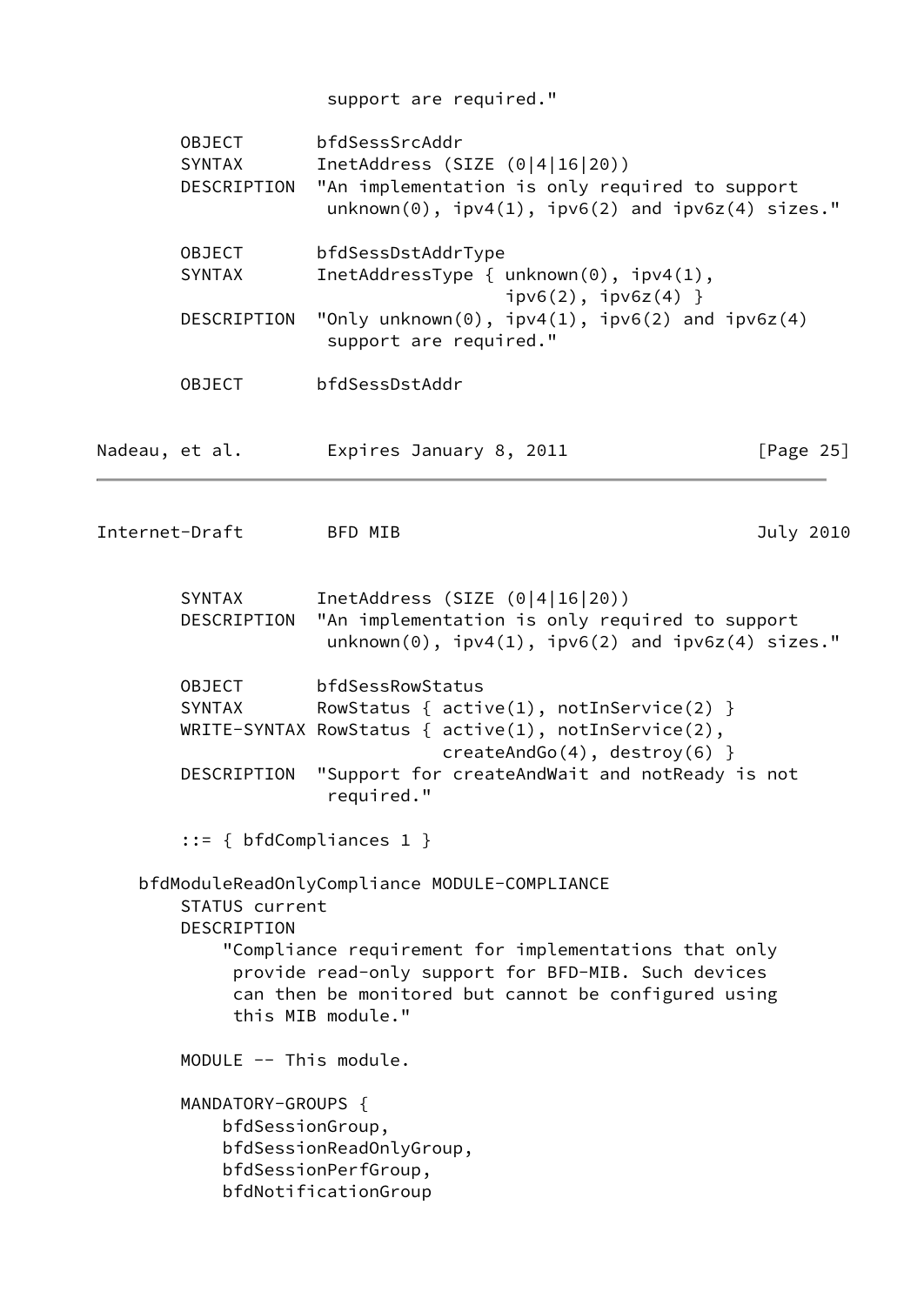| GROUP<br>DESCRIPTION | bfdSessionPerfHCGroup<br>"This group is mandatory for all systems that<br>are able to support the Counter64 date type." |
|----------------------|-------------------------------------------------------------------------------------------------------------------------|
| <b>OBJECT</b>        | bfdSessVersionNumber                                                                                                    |
| MIN-ACCESS           | read-only                                                                                                               |
| DESCRIPTION          | "Write access is not required."                                                                                         |
| <b>OBJECT</b>        | bfdSessType                                                                                                             |
| MIN-ACCESS           | read-only                                                                                                               |
| DESCRIPTION          | "Write access is not required."                                                                                         |
| <b>OBJECT</b>        | bfdSessDestinationUdpPort                                                                                               |
| MIN-ACCESS           | read-only                                                                                                               |
| DESCRIPTION          | "Write access is not required."                                                                                         |
| <b>OBJECT</b>        | bfdSessSourceUdpPort                                                                                                    |
| MIN-ACCESS           | read-only                                                                                                               |
| DESCRIPTION          | "Write access is not required."                                                                                         |

Nadeau, et al. Expires January 8, 2011 [Page 26]

Internet-Draft BFD MIB 3010

}

 OBJECT bfdSessEchoSourceUdpPort MIN-ACCESS read-only DESCRIPTION "Write access is not required." OBJECT bfdSessAdminStatus MIN-ACCESS read-only DESCRIPTION "Write access is not required." OBJECT bfdSessOperMode MIN-ACCESS read-only DESCRIPTION "Write access is not required." OBJECT bfdSessDemandModeDesiredFlag MIN-ACCESS read-only DESCRIPTION "Write access is not required." OBJECT bfdSessControlPlaneIndepFlag MIN-ACCESS read-only DESCRIPTION "Write access is not required."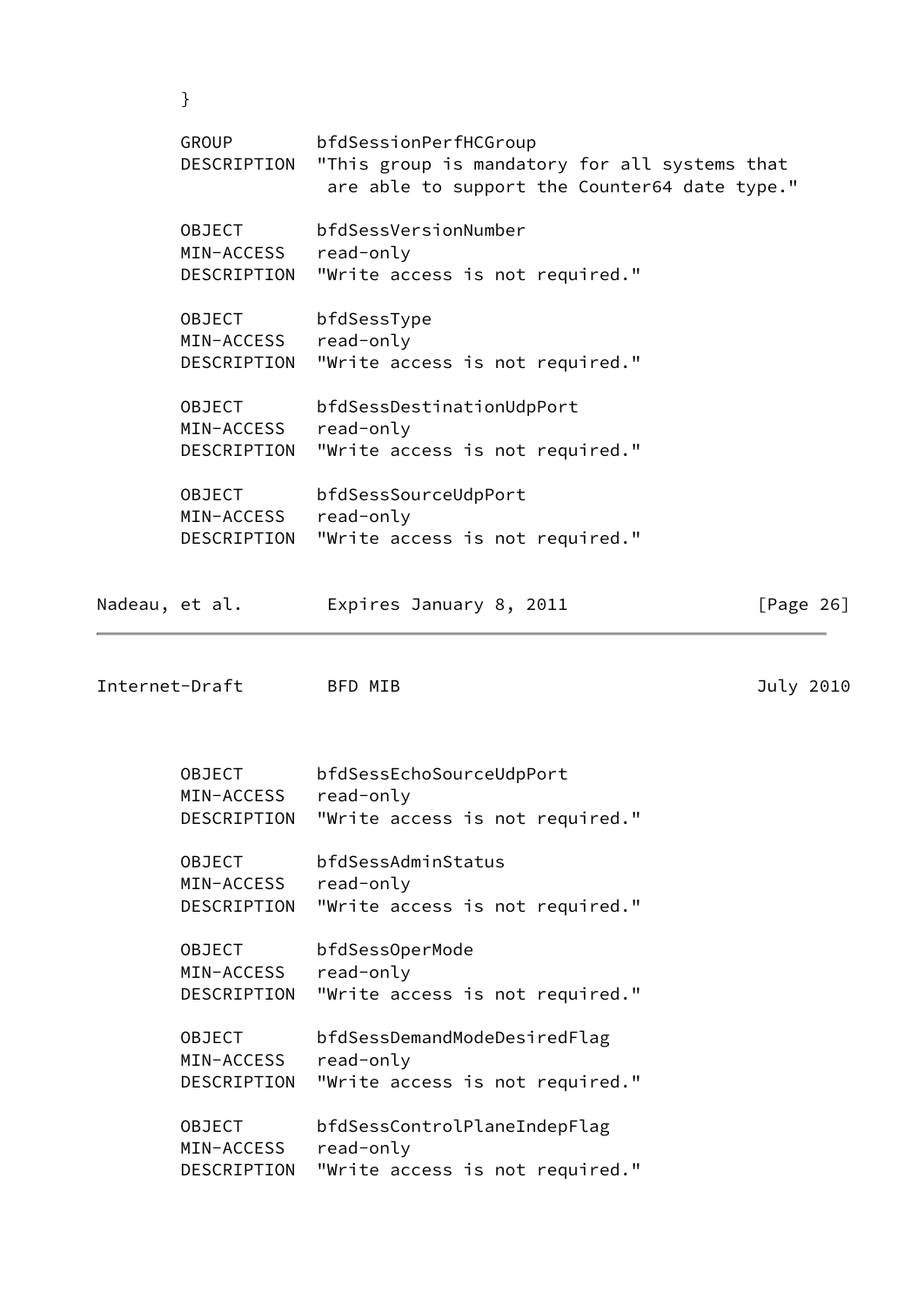|                | <b>OBJECT</b><br>MIN-ACCESS<br>DESCRIPTION           | bfdSessMultipointFlag<br>read-only<br>"Write access is not required."                                                                                                             |              |
|----------------|------------------------------------------------------|-----------------------------------------------------------------------------------------------------------------------------------------------------------------------------------|--------------|
|                | OBJECT<br>MIN-ACCESS<br>DESCRIPTION                  | bfdSessInterface<br>read-only<br>"Write access is not required."                                                                                                                  |              |
|                | OBJECT<br><b>SYNTAX</b>                              | bfdSessSrcAddrType<br>InetAddressType { $unknown(0)$ , $ipv4(1)$ ,<br>$ipv6(2)$ , $ipv6z(4)$ }                                                                                    |              |
|                | MIN-ACCESS<br>DESCRIPTION                            | read-only<br>"Only unknown $(0)$ , ipv4 $(1)$ , ipv6 $(2)$ and ipv6z $(4)$<br>support are required."                                                                              |              |
|                | OBJECT<br><b>SYNTAX</b><br>MIN-ACCESS<br>DESCRIPTION | bfdSessSrcAddr<br>InetAddress (SIZE $(0 4 16 20)$ )<br>read-only<br>"An implementation is only required to support<br>$unknown(0)$ , $ipv4(1)$ , $ipv6(2)$ and $ipv6z(4)$ sizes." |              |
|                | <b>OBJECT</b><br><b>SYNTAX</b>                       | bfdSessDstAddrType<br>InetAddressType $\{$ unknown(0), $ipv4(1)$ ,<br>$ipv6(2)$ , $ipv6z(4)$ }                                                                                    |              |
|                | MIN-ACCESS<br>DESCRIPTION                            | read-only<br>"Only unknown $(0)$ , ipv4 $(1)$ , ipv6 $(2)$ and ipv6z $(4)$<br>support are required."                                                                              |              |
| Nadeau, et al. |                                                      | Expires January 8, 2011                                                                                                                                                           | [Page $27$ ] |
|                | Internet-Draft                                       | BFD MIB                                                                                                                                                                           | July 2010    |
|                | OBJECT<br>SYNTAX<br>MIN-ACCESS<br>DESCRIPTION        | bfdSessDstAddr<br>InetAddress (SIZE $(0 4 16 20)$ )<br>read-only<br>"An implementation is only required to support<br>$unknown(0)$ , $ipv4(1)$ , $ipv6(2)$ and $ipv6z(4)$ sizes." |              |
|                | <b>OBJECT</b><br>MIN-ACCESS<br>DESCRIPTION           | bfdSessGTSM<br>read-only<br>"Write access is not required."                                                                                                                       |              |
|                | <b>OBJECT</b><br>MIN-ACCESS<br>DESCRIPTION           | bfdSessGTSMTTL<br>read-only<br>"Write access is not required."                                                                                                                    |              |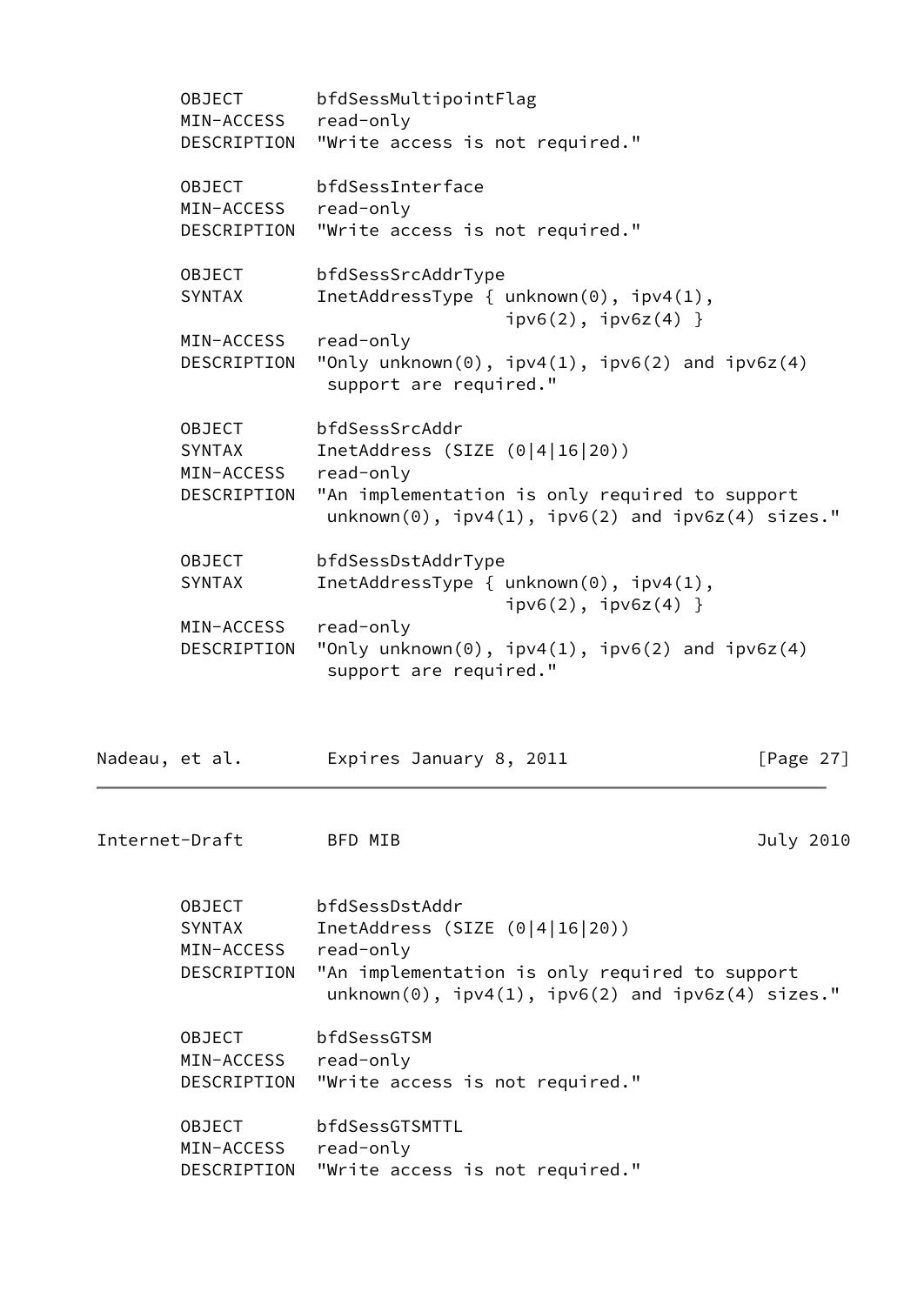|                | <b>OBJECT</b><br>MIN-ACCESS read-only | bfdSessDesiredMinTxInterval<br>DESCRIPTION "Write access is not required." |              |
|----------------|---------------------------------------|----------------------------------------------------------------------------|--------------|
|                |                                       |                                                                            |              |
|                | OBJECT                                | bfdSessReqMinRxInterval                                                    |              |
|                | MIN-ACCESS                            | read-only                                                                  |              |
|                | DESCRIPTION                           | "Write access is not required."                                            |              |
|                | OBJECT                                | bfdSessReqMinEchoRxInterval                                                |              |
|                | MIN-ACCESS                            | read-only                                                                  |              |
|                | DESCRIPTION                           | "Write access is not required."                                            |              |
|                | <b>OBJECT</b>                         | bfdSessDetectMult                                                          |              |
|                | MIN-ACCESS read-only                  |                                                                            |              |
|                | DESCRIPTION                           | "Write access is not required."                                            |              |
|                |                                       |                                                                            |              |
|                | OBJECT                                | bfdSessAuthPresFlag                                                        |              |
|                | MIN-ACCESS                            | read-only                                                                  |              |
|                | DESCRIPTION                           | "Write access is not required."                                            |              |
|                | <b>OBJECT</b>                         | bfdSessAuthenticationType                                                  |              |
|                | MIN-ACCESS                            | read-only                                                                  |              |
|                | DESCRIPTION                           | "Write access is not required."                                            |              |
|                | OBJECT                                | bfdSessAuthenticationKeyID                                                 |              |
|                | MIN-ACCESS                            | read-only                                                                  |              |
|                | DESCRIPTION                           | "Write access is not required."                                            |              |
|                |                                       |                                                                            |              |
|                | OBJECT                                | bfdSessAuthenticationKey                                                   |              |
|                | MIN-ACCESS                            | read-only                                                                  |              |
|                | DESCRIPTION                           | "Write access is not required."                                            |              |
|                | OBJECT                                | bfdSessStorType                                                            |              |
|                | MIN-ACCESS                            | read-only                                                                  |              |
|                | DESCRIPTION                           | "Write access is not required."                                            |              |
|                |                                       |                                                                            |              |
| Nadeau, et al. |                                       | Expires January 8, 2011                                                    | [Page $28$ ] |
|                |                                       |                                                                            |              |
|                |                                       |                                                                            |              |
| Internet-Draft |                                       | BFD MIB                                                                    | July 2010    |
|                |                                       |                                                                            |              |
|                |                                       |                                                                            |              |
|                | OBJECT                                | bfdSessRowStatus                                                           |              |
|                | SYNTAX                                | RowStatus { $active(1)$ }                                                  |              |
|                | MIN-ACCESS                            | read-only                                                                  |              |
|                | DESCRIPTION                           | "Write access is not required."                                            |              |
|                |                                       |                                                                            |              |
|                |                                       |                                                                            |              |

::= { bfdCompliances 2 }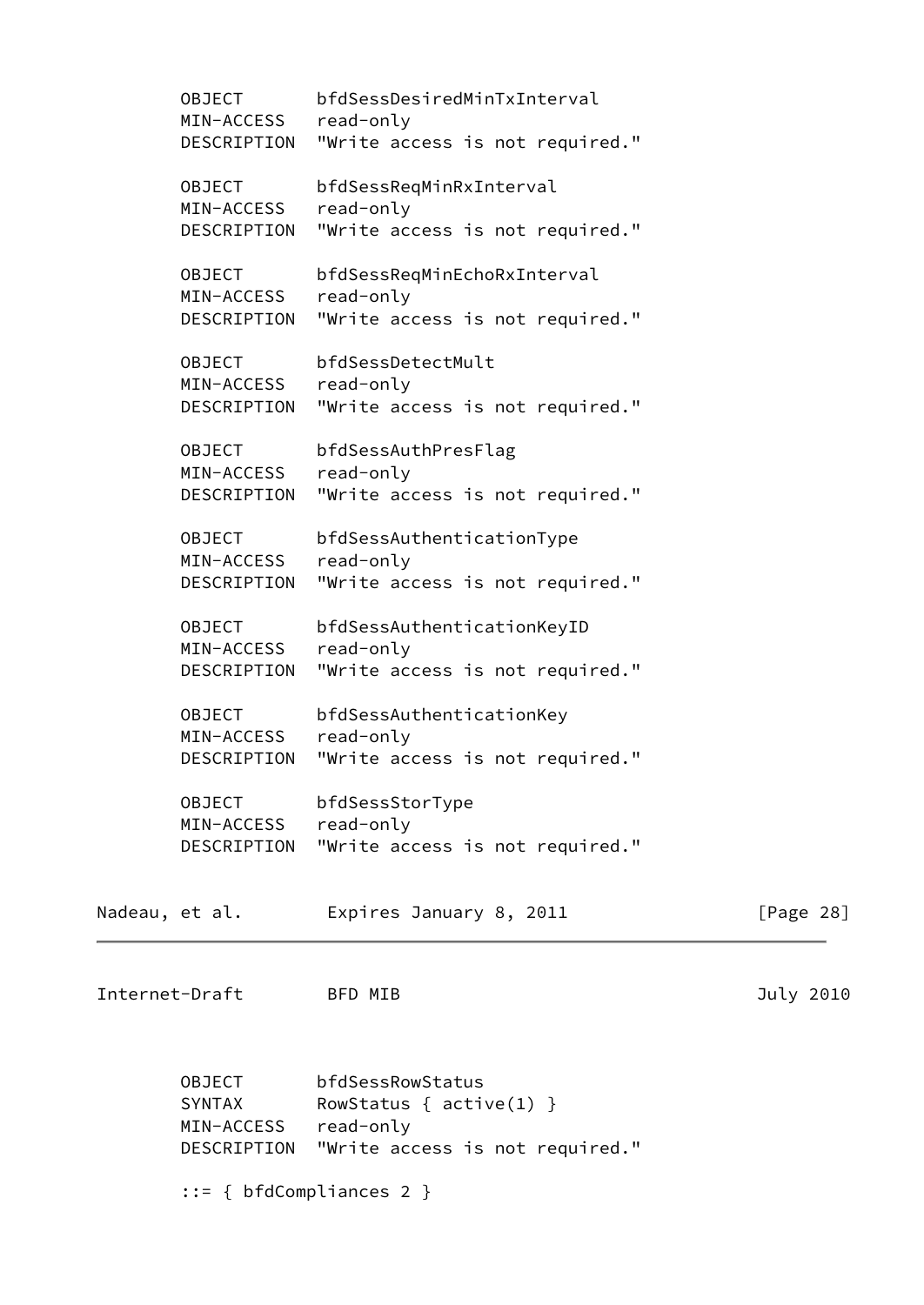```
 -- Units of conformance.
     bfdSessionGroup OBJECT-GROUP
         OBJECTS {
             bfdAdminStatus,
             bfdSessNotificationsEnable,
             bfdSessVersionNumber,
             bfdSessType,
             bfdSessDestinationUdpPort,
             bfdSessSourceUdpPort,
             bfdSessEchoSourceUdpPort,
             bfdSessAdminStatus,
             bfdSessOperMode,
             bfdSessDemandModeDesiredFlag,
             bfdSessControlPlaneIndepFlag,
             bfdSessMultipointFlag,
             bfdSessInterface,
             bfdSessSrcAddrType,
             bfdSessSrcAddr,
             bfdSessDstAddrType,
             bfdSessDstAddr,
             bfdSessGTSM,
             bfdSessGTSMTTL,
             bfdSessDesiredMinTxInterval,
             bfdSessReqMinRxInterval,
             bfdSessReqMinEchoRxInterval,
             bfdSessDetectMult,
             bfdSessAuthPresFlag,
             bfdSessAuthenticationType,
             bfdSessAuthenticationKeyID,
             bfdSessAuthenticationKey,
             bfdSessStorType,
             bfdSessRowStatus
         }
         STATUS current
         DESCRIPTION
              "Collection of objects needed for BFD sessions."
        ::= \{ \text{bfGrows 1} \} bfdSessionReadOnlyGroup OBJECT-GROUP
         OBJECTS {
Nadeau, et al.     Expires January 8, 2011           [Page 29]
```
Internet-Draft BFD MIB 3010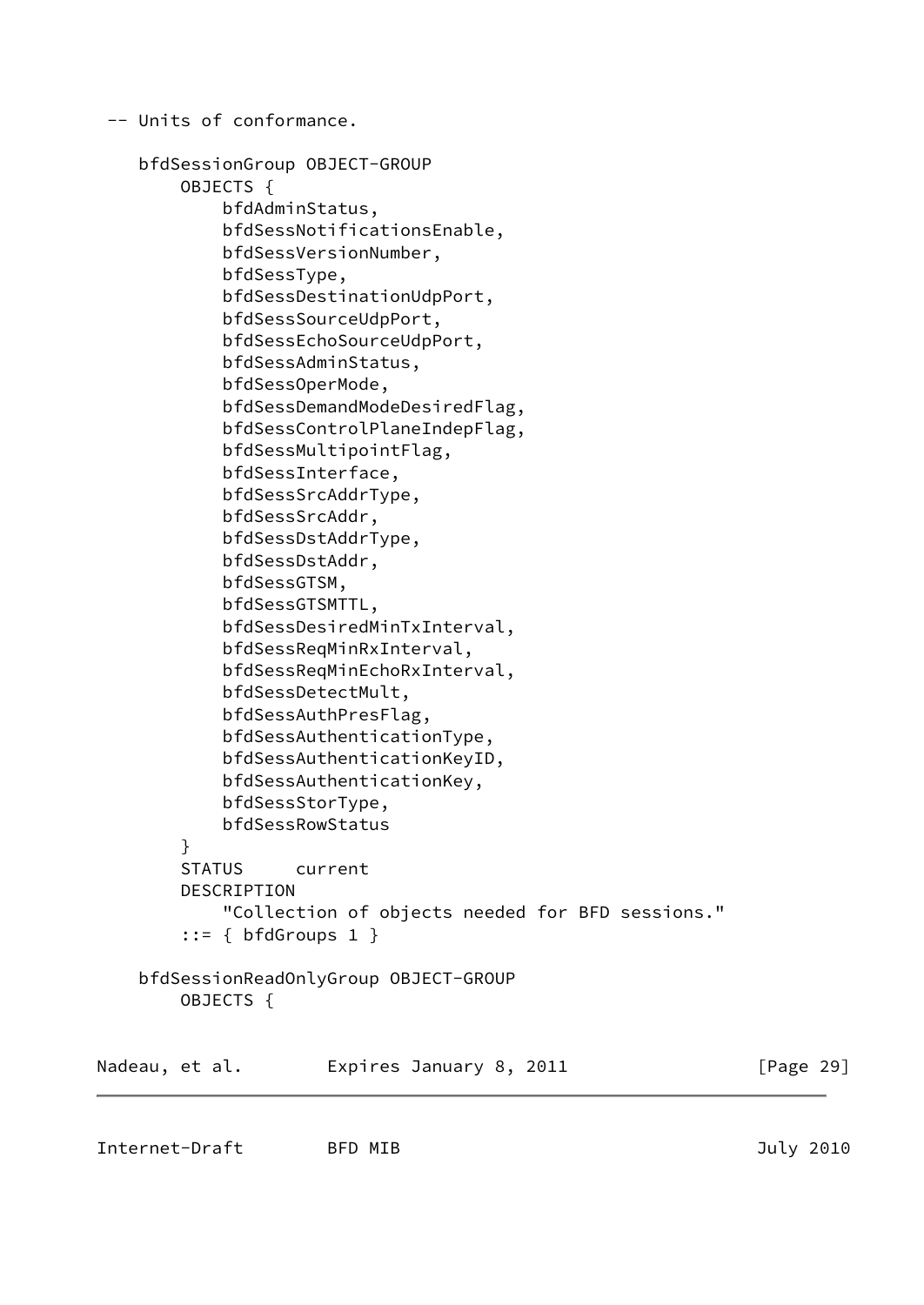```
 bfdSessDiscriminator,
         bfdSessRemoteDiscr,
         bfdSessState,
         bfdSessRemoteHeardFlag,
         bfdSessDiag,
         bfdSessNegotiatedInterval,
         bfdSessNegotiatedEchoInterval,
         bfdSessNegotiatedDetectMult,
         bfdSessDiscMapIndex,
         bfdSessIpMapIndex
     }
     STATUS current
     DESCRIPTION
         "Collection of read-only objects needed for BFD sessions."
    ::= { bfdGroups 2 } bfdSessionPerfGroup OBJECT-GROUP
     OBJECTS {
         bfdSessPerfCtrlPktIn,
         bfdSessPerfCtrlPktOut,
         bfdSessPerfCtrlPktDrop,
         bfdSessPerfCtrlPktDropLastTime,
         bfdSessPerfEchoPktIn,
         bfdSessPerfEchoPktOut,
         bfdSessPerfEchoPktDrop,
         bfdSessPerfEchoPktDropLastTime,
         bfdSessUpTime,
         bfdSessPerfLastSessDownTime,
         bfdSessPerfLastCommLostDiag,
         bfdSessPerfSessUpCount,
         bfdSessPerfDiscTime
     }
     STATUS current
     DESCRIPTION
         "Collection of objects needed to monitor the
          performance of BFD sessions."
    ::= { bfdGroups 3 } bfdSessionPerfHCGroup OBJECT-GROUP
     OBJECTS {
         bfdSessPerfCtrlPktInHC,
         bfdSessPerfCtrlPktOutHC,
         bfdSessPerfCtrlPktDropHC,
         bfdSessPerfEchoPktInHC,
         bfdSessPerfEchoPktOutHC,
         bfdSessPerfEchoPktDropHC
     }
     STATUS current
     DESCRIPTION
```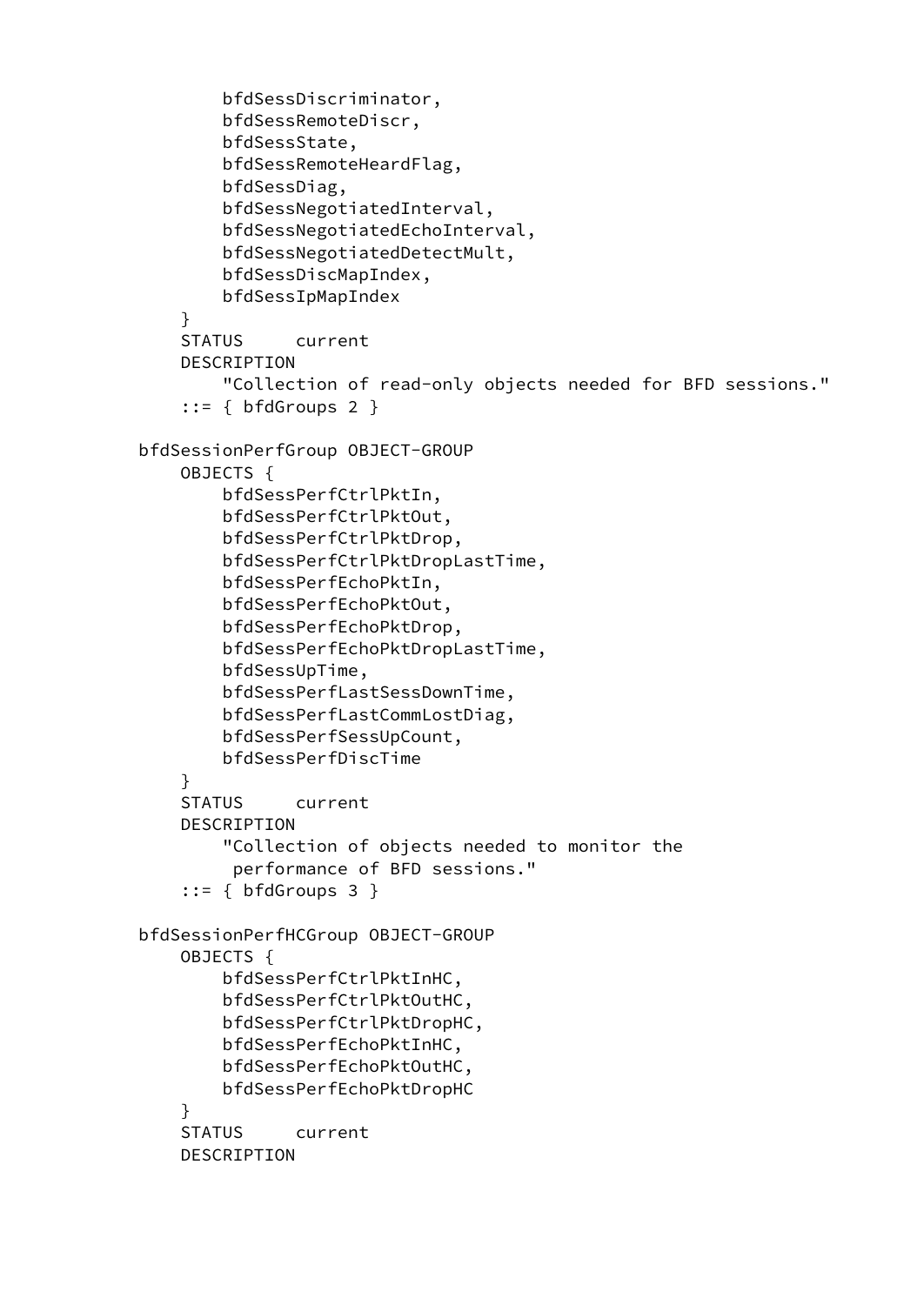```
Internet-Draft BFD MIB 3010
            "Collection of objects needed to monitor the
             performance of BFD sessions for which the
             values of bfdSessPerfPktIn, bfdSessPerfPktOut
             wrap around too quickly."
       ::= \{ bfdGroups 4 \} bfdNotificationGroup NOTIFICATION-GROUP
        NOTIFICATIONS {
            bfdSessUp,
            bfdSessDown
        }
        STATUS current
       DESCRIPTION
            "Set of notifications implemented in this
             module."
       ::= { bfdGroups 5 }
    END
```

```
7. Security Considerations
```
 As BFD may be tied into the stability of the network infrastructure (such as routing protocols), the effects of an attack on a BFD session may be very serious. This ultimately has denial-of-service effects, as links may be declared to be down (or falsely declared to be up.) As such, improper manipulation of the objects represented by this MIB may result in denial of service to a large number of end users.

 There are a number of management objects defined in this MIB module with a MAX-ACCESS clause of read-write and/or read-create. Such objects may be considered sensitive or vulnerable in some network environments. The support for SET operations in a non-secure environment without proper protection can have a negative effect on network operations. These are the tables and objects and their sensitivity/vulnerability:

 o bfdSessAdminStatus - Improper change of bfdSessAdminStatus, from start to stop, can cause significant disruption of the connectivity to those portions of the Internet reached via the applicable remote BFD peer.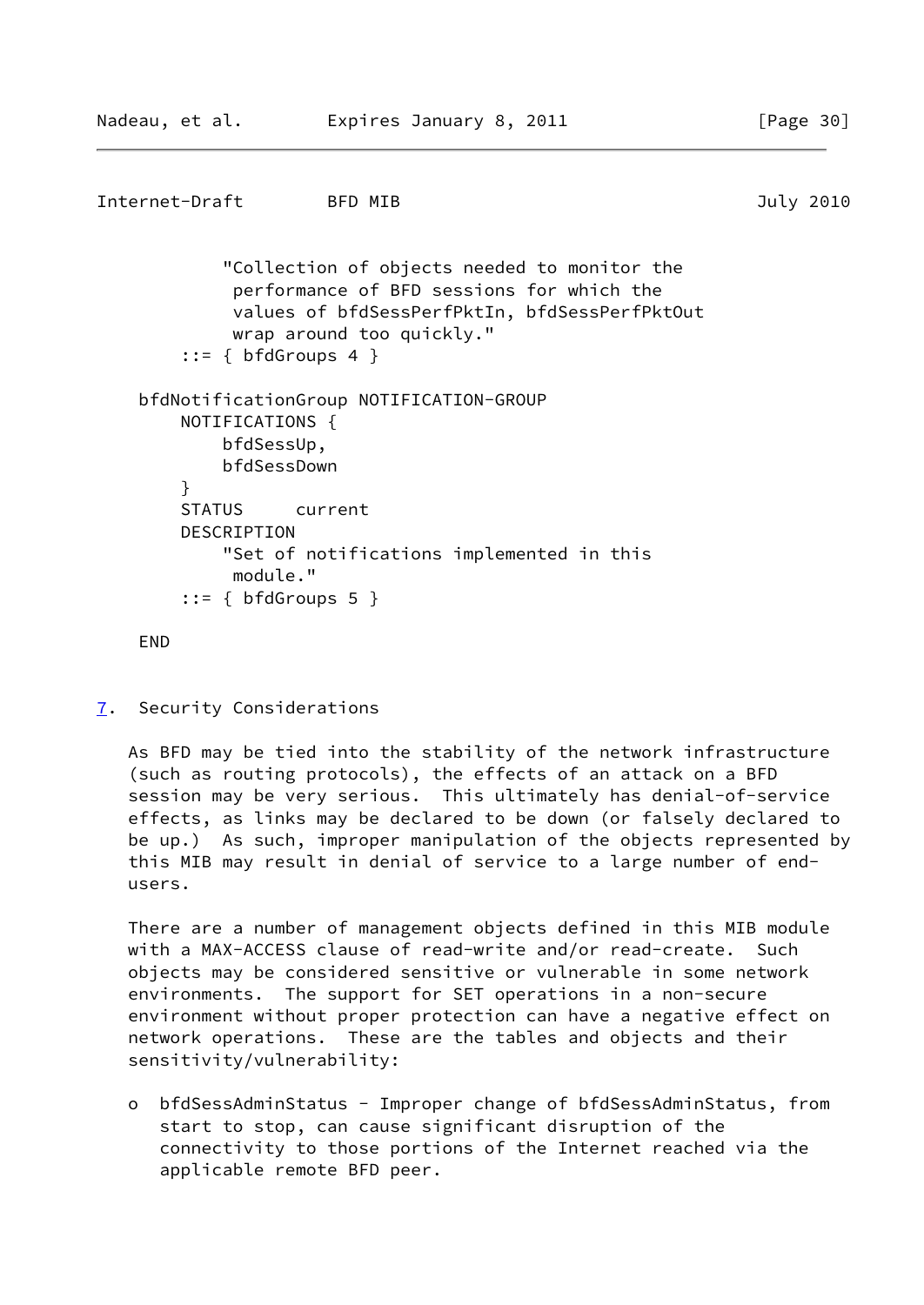o bfdSessDesiredMinTxInterval, bfdSessReqMinRxInterval, bfdSessReqMinEchoRxInterval, bfdSessDetectMult - Improper change of this object can cause connections to be disrupted for extremely long time periods when otherwise they would be restored in a relatively short period of time.

| Expires January 8, 2011<br>Nadeau, et al. | [Page 31] |  |
|-------------------------------------------|-----------|--|
|-------------------------------------------|-----------|--|

Internet-Draft BFD MIB July 2010

 There are a number of management objects defined in this MIB module with a MAX-ACCESS clause of read-write and/or read-create. Such objects may be considered sensitive or vulnerable in some network environments. It is thus important to control even GET and/or NOTIFY access to these objects and possibly to even encrypt the values of these objects when sending them over the network via SNMP.

 o The bfdSessTable may be used to directly configure BFD sessions. The bfdSessMapTable can be used indirectly in the same way. Unauthorized access to objects in this table could result in disruption of traffic on the network. This is especially true if an unauthorized user configures enough tables to invoke a denial of service attack on the device where they are configured, or on a remote device where the sessions terminate.

Some of the readable objects in this MIB module (i.e., objects with a MAX-ACCESS other than not-accessible) may be considered sensitive or vulnerable in some network environments. It is thus important to control even GET and/or NOTIFY access to these objects and possibly to even encrypt the values of these objects when sending them over the network via SNMP. These are the tables and objects and their sensitivity/vulnerability:

 o The bfdSessPerfTable both allows access to the performance characteristics of BFD sessions. Network administrators not wishing to show this information should consider this table sensitive.

 The bfdSessAuthenticationType, bfdSessAuthenticationKeyID, and bfdSessAuthenticationKey objects hold security methods and associated security keys of BFD sessions. These objects SHOULD be considered highly sensitive objects. In order for these sensitive information from being improperly accessed, implementors MAY wish to disallow read and create access to these objects.

SNMP versions prior to SNMPv3 did not include adequate security.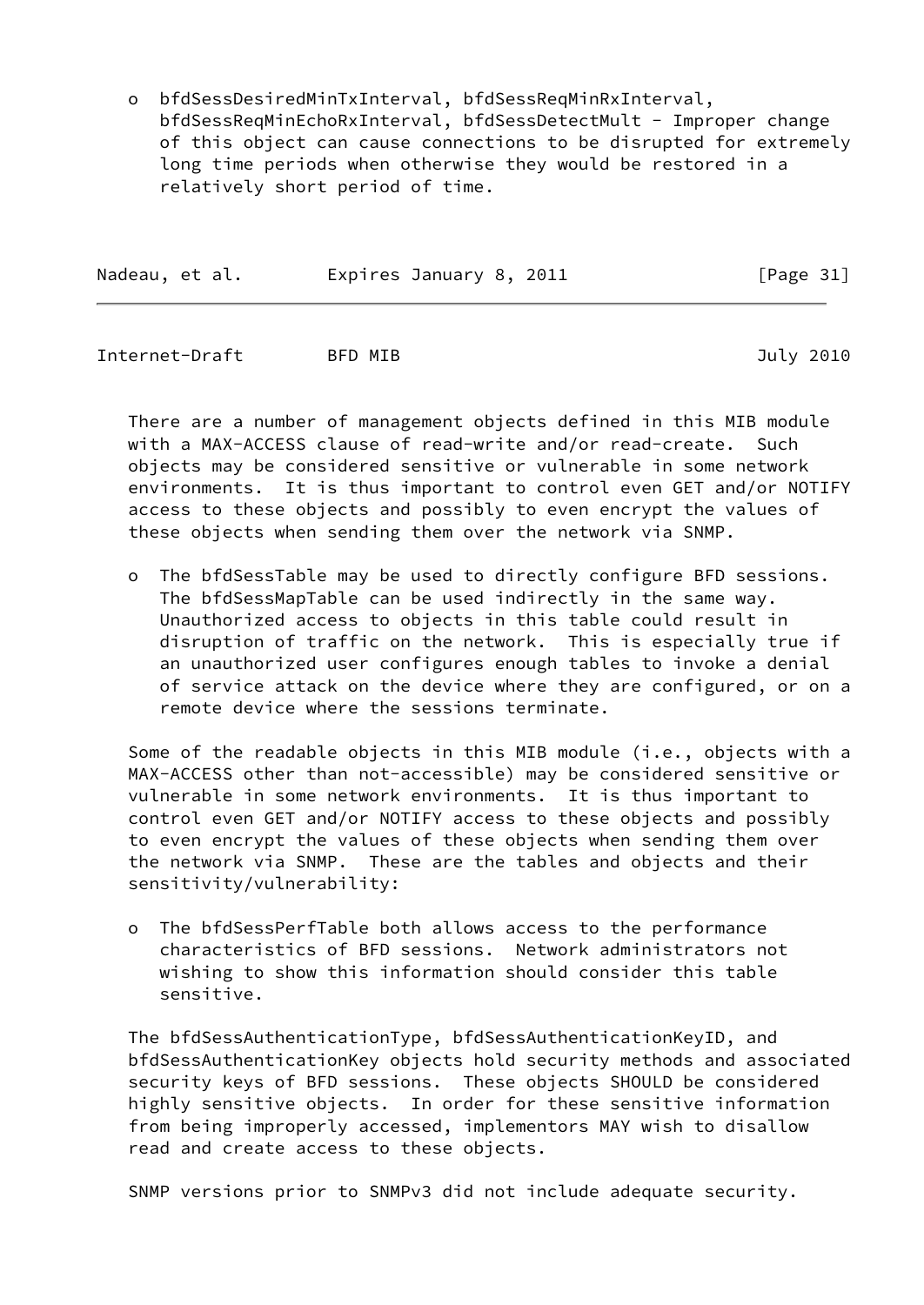Even if the network itself is secure "for example by using IPSec", even then, there is no control as to who on the secure network is allowed to access and GET/SET "read/change/create/delete" the objects in these MIB modules.

 It is RECOMMENDED that implementers consider the security features as provided by the SNMPv3 framework "see [\[RFC3410\], section](https://datatracker.ietf.org/doc/pdf/rfc3410#section-8) 8", including full support for the SNMPv3 cryptographic mechanisms "for authentication and privacy".

 Further, deployment of SNMP versions prior to SNMPv3 is NOT RECOMMENDED. Instead, it is RECOMMENDED to deploy SNMPv3 and to enable cryptographic security. It is then a customer/operator

| Expires January 8, 2011<br>Nadeau, et al. | [Page 32] |
|-------------------------------------------|-----------|
|-------------------------------------------|-----------|

<span id="page-36-1"></span>Internet-Draft BFD MIB 3010

 responsibility to ensure that the SNMP entity giving access to an instance of this MIB module, is properly configured to give access to the objects only to those principals "users" that have legitimate rights to indeed GET or SET "change/create/delete" them.

<span id="page-36-0"></span>[8](#page-36-0). IANA Considerations

 The MIB module in this document uses the following IANA-assigned OBJECT IDENTIFIER values recorded in the SMI Numbers registry:

| Descriptor | OBJECT IDENTIFIER value |
|------------|-------------------------|
|            |                         |
| bfdMib     | $\{$ mib-2 XXX $\}$     |

 [Editor's Note (to be removed prior to publication): the IANA is requested to assign a value for "XXX" under the 'mib-2' subtree and to record the assignment in the SMI Numbers registry. When the assignment has been made, the RFC Editor is asked to replace "XXX" (here and in the MIB module) with the assigned value and to remove this note.]

 This document also requests IANA to manage the registry for the BfdDiagTC object.

<span id="page-36-2"></span>[9](#page-36-2). References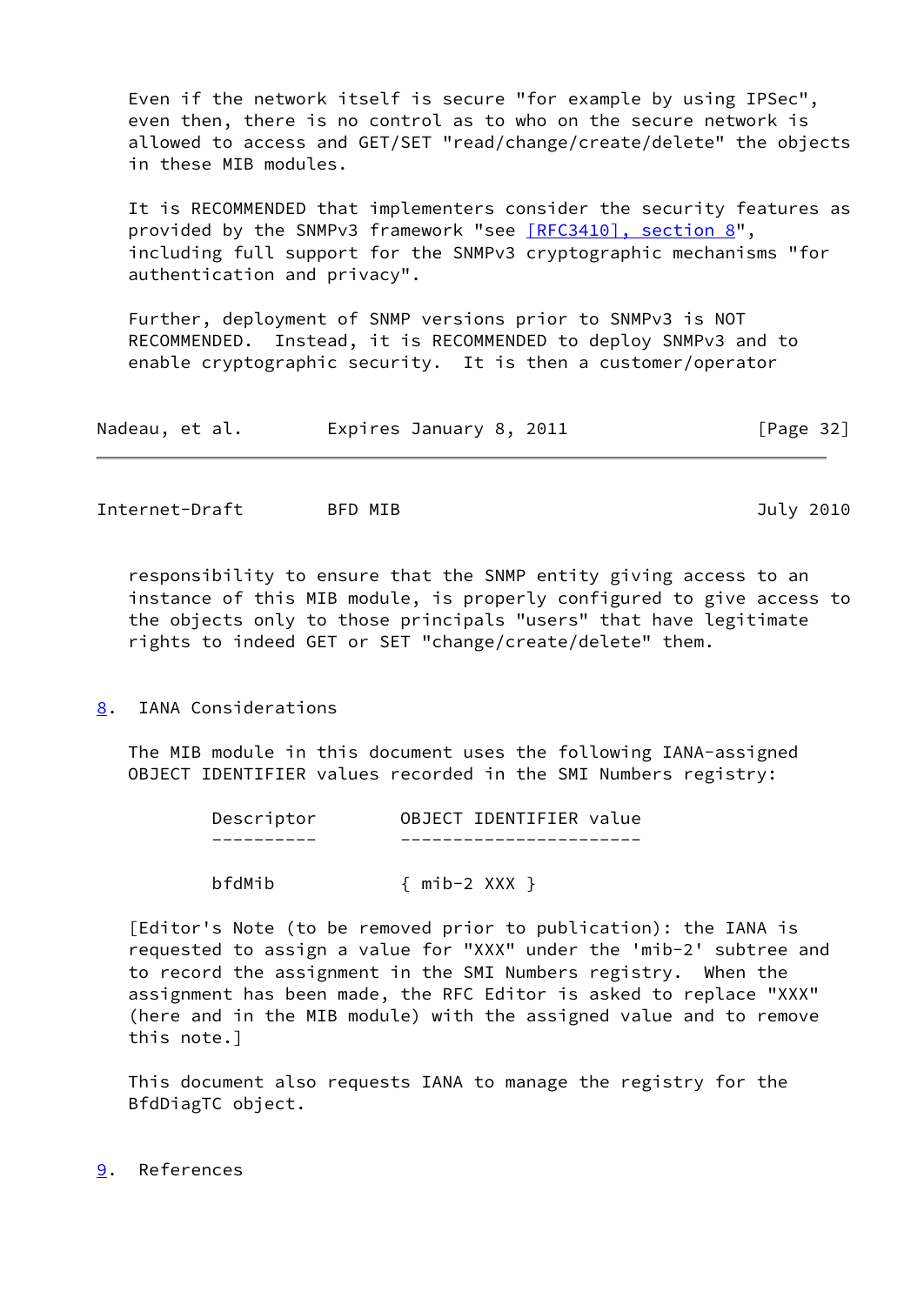#### <span id="page-37-0"></span>[9.1](#page-37-0). Normative References

- <span id="page-37-3"></span> [BFD] Katz, D. and D. Ward, "Bidirectional Forwarding Detection (BFD)", [RFC 5880](https://datatracker.ietf.org/doc/pdf/rfc5880), June 2010.
- <span id="page-37-4"></span> [BFD-1HOP] Katz, D. and D. Ward, "Bidirectional Forwarding Detection (BFD) for IPv4 and IPv6 (Single Hop)", [RFC 5881,](https://datatracker.ietf.org/doc/pdf/rfc5881) June 2010.
- <span id="page-37-5"></span> [BFD-MH] Katz, D. and D. Ward, "Bidirectional Forwarding Detection (BFD) for Multihop Paths", [RFC 5883](https://datatracker.ietf.org/doc/pdf/rfc5883), June 2010.
- [BFD-TC] Nadeau, T., Ali, Z. and N. Akiya, "Definitions of Textual Conventions (TCs) for Bidirectional Forwarding Detection (BFD) Management", ID Document: [draft-ietf-bfd-tc-mib-01.txt](https://datatracker.ietf.org/doc/pdf/draft-ietf-bfd-tc-mib-01.txt), June 2010.
- [RFC2578] McCloghrie, K., Ed., Perkins, D., Ed., and J. Schoenwaelder, Ed., "Structure of Management Information

Nadeau, et al. Expires January 8, 2011 [Page 33]

<span id="page-37-2"></span>Internet-Draft BFD MIB 3010

Version 2 (SMIv2)", STD 58, [RFC 2578,](https://datatracker.ietf.org/doc/pdf/rfc2578) April 1999.

- [RFC2579] McCloghrie, K., Ed., Perkins, D., Ed., and J. Schoenwaelder, Ed., "Textual Conventions for SMIv2", STD 58, [RFC 2579,](https://datatracker.ietf.org/doc/pdf/rfc2579) April 1999.
- [RFC2580] McCloghrie, K., Perkins, D., and J. Schoenwaelder, "Conformance Statements for SMIv2", STD 58, [RFC 2580,](https://datatracker.ietf.org/doc/pdf/rfc2580) April 1999.
- <span id="page-37-1"></span>[9.2](#page-37-1). Informative References
	- [RFC2119] Bradner, S., "Key words for use in RFCs to Indicate Requirement Levels", [BCP 14](https://datatracker.ietf.org/doc/pdf/bcp14), [RFC 2119](https://datatracker.ietf.org/doc/pdf/rfc2119), March 1997.
	- [RFC2863] McCloghrie, K. and F. Kastenholz, "The Interfaces Group MIB", [RFC 2863](https://datatracker.ietf.org/doc/pdf/rfc2863), June 2000.
	- [RFC3410] Case, J., Mundy, R., Partain, D., and B. Stewart, "Introduction and Applicability Statements for Internet- Standard Management Framework", [RFC 3410,](https://datatracker.ietf.org/doc/pdf/rfc3410) December 2002.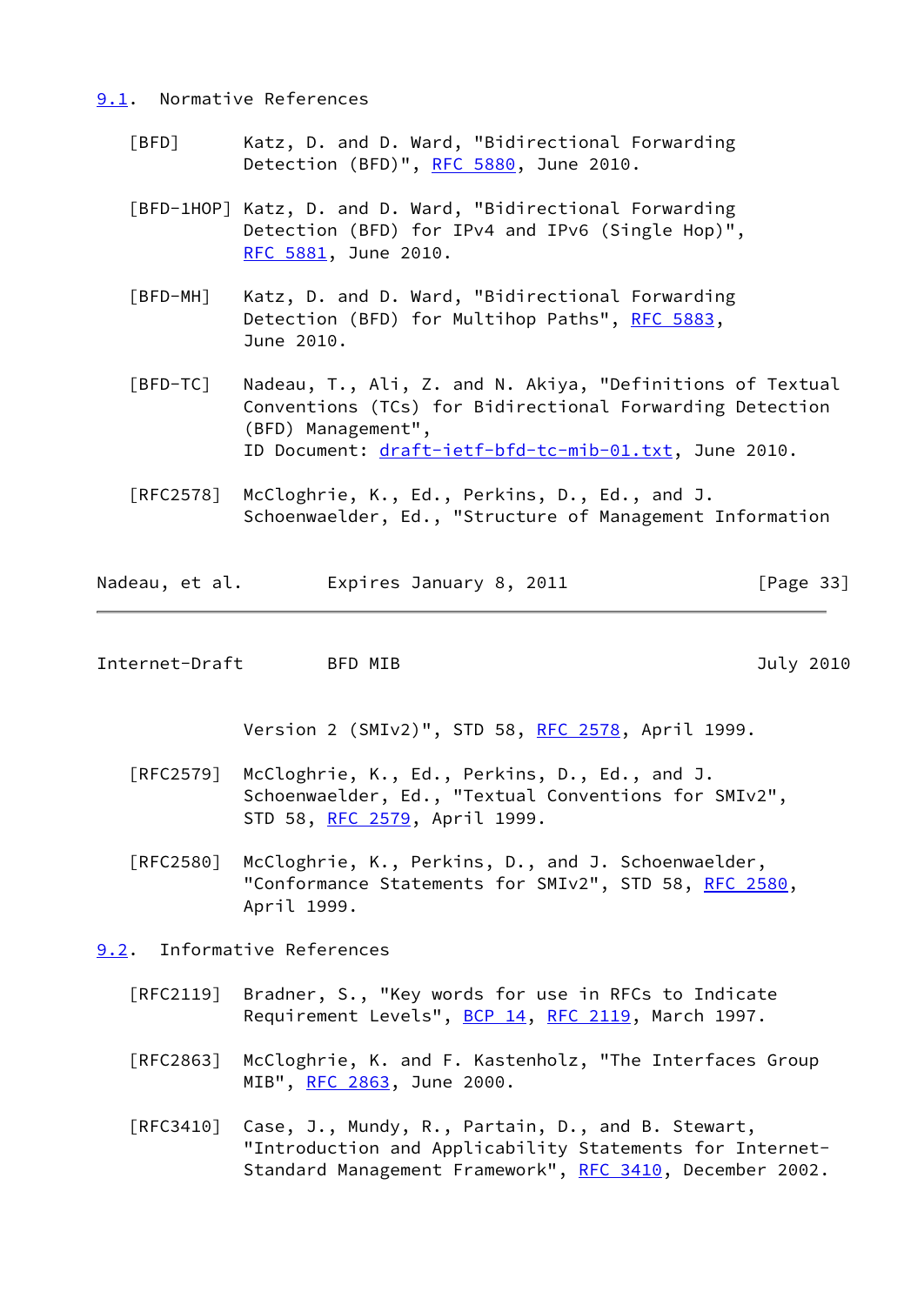[RFC3413] Levi, D., Meyer, P., and B. Stewart, "Simple Network Management Protocol (SNMP) Applications", STD 62, [RFC 3413,](https://datatracker.ietf.org/doc/pdf/rfc3413) December 2002.

 [RFC4001] Daniele, M., Haberman, B., Routhier, S., and J. Schoenwaelder, "Textual Conventions for Internet Network Addresses", [RFC 4001,](https://datatracker.ietf.org/doc/pdf/rfc4001) February 2005.

<span id="page-38-0"></span>[Appendix A.](#page-38-0) Acknowledgments

 We would like to thank David Ward, Jeffrey Haas, Reshad Rahman, David Toscano, Sylvain Masse, Mark Tooker, and Kiran Koushik Agrahara Sreenivasa for their comments and suggestions.

Authors' Addresses

 Thomas D. Nadeau **BT**  BT Centre 81 Newgate Street London EC1A 7AJ United Kingdom

Email: tnadeau@lucidvision.com

| Nadeau, et al.                                                                                                          | Expires January 8, 2011 | [Page $34$ ] |
|-------------------------------------------------------------------------------------------------------------------------|-------------------------|--------------|
| Internet-Draft                                                                                                          | BFD MIB                 | July 2010    |
| Zafar Ali<br>Cisco Systems, Inc.<br>2000 Innovation Drive<br>Kanata, Ontario K2K 3E8<br>Canada<br>Email: zali@cisco.com |                         |              |
| Nobo Akiya<br>Cisco Systems G.K.<br>Shinjuku Mitsui Building<br>2-1-1 Nishi-Shinjuku, Shinjuku-Ku<br>163-0409<br>Tokyo  |                         |              |